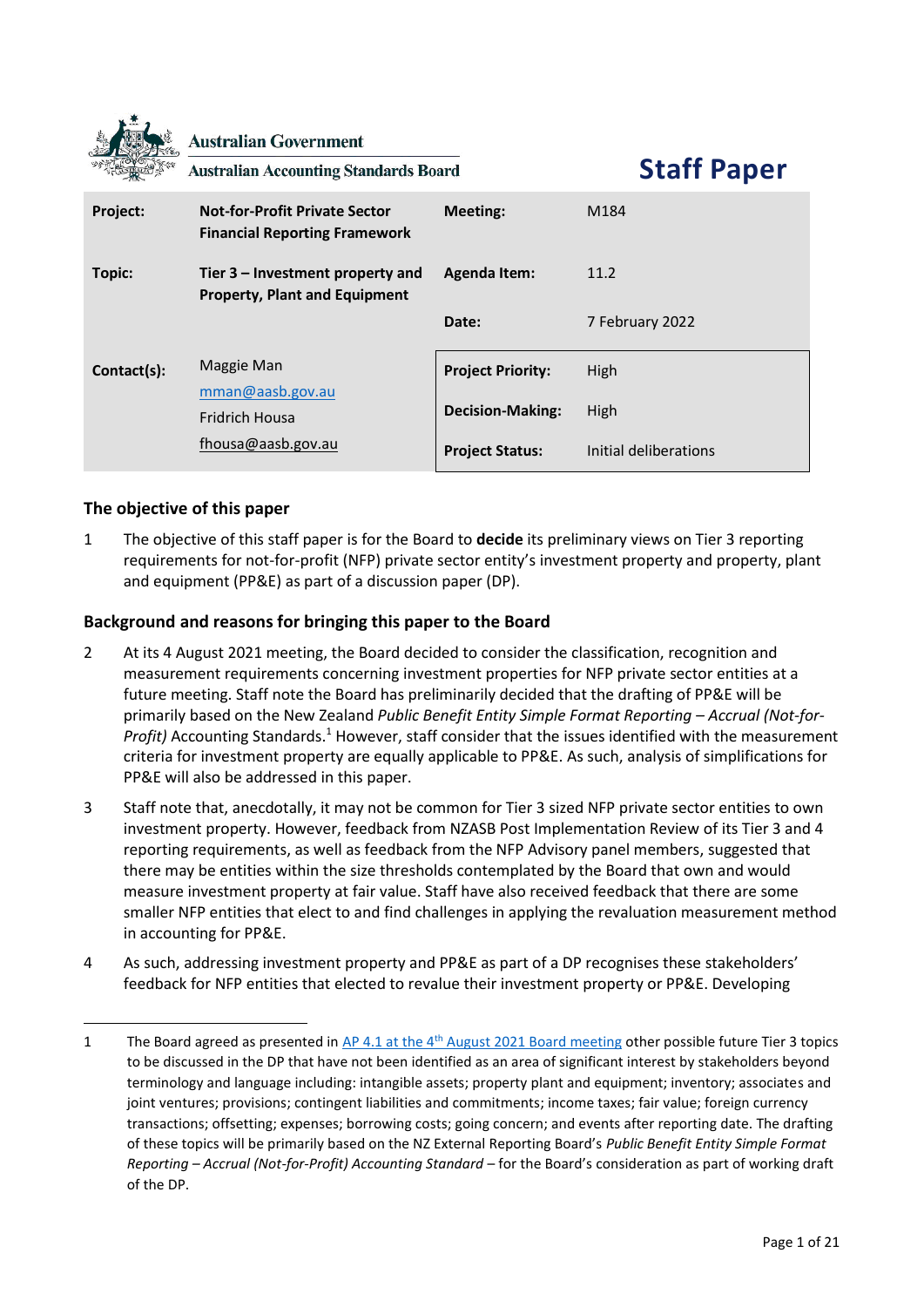preliminary views in this regard will enable the Board to obtain useful feedback to inform the Board whether its proposed views should be further developed as part of a future Exposure Draft.

- 5 Note, staff have not addressed related disclosures in any detail in this paper as this is contingent on the Board's preliminary view on Tier 3 investment property and PP&E recognition and measurement accounting policies. Staff will bring disclosure of key topics to be included in the DP at a future Board meeting. Staff have also not addressed investment property held by a lessee as a right-of-use asset under one or more operating leases as the Board has agreed that Tier 3 reporting requirements for leases (other than concessionary leases) should require a lessee (or lessor) to recognise only lease expenses (income), supplemented by disclosure of information about the entity's lease commitments.<sup>2</sup>
- 6 Note this paper will only cover the approach to the initial measurement of purchased investment property and PP&E, and the subsequent measurement of investment property and PP&E. However, staff note that the Board's decisions on subsequent measurement of investment property and PP&E will inform the staff analysis of the initial measurement of donated or granted non-financial assets. Staff will bring discussion of the approach to initial measurement of donated or granted non-financial assets as part of the Tier 3 reporting requirements for revenue and income, and impairment of noncurrent assets at a future meeting.

### **Structure of this paper**

- 7 This paper is structured as follows:
	- (a) summary of staff recommendations (paragraphs  $8 9$  $8 9$ );
	- (b) current requirements under Australian Accounting Standards (paragraphs.  $10 17$ );
	- (c) Australian legislative requirements (paragraph [18\)](#page-4-0);
	- (d) feedback from Australian stakeholders (paragraph [19\)](#page-4-1);
	- (e) findings from academic research and other literature (paragraphs [20](#page-5-0) [23\)](#page-6-0);
	- (f) findings from staff review of a sample of financial statements (paragraphs  $24 26$ );
	- (g) options for simplification (paragraphs [27](#page-7-2) –[30\)](#page-8-0);
	- (h) classification/recognition of investment property from PP&E [\(Table 1\)](#page-9-0);
		- (i) evaluation of options against Tier 3 principles (paragrap[h 31\)](#page-11-0);
		- (ii) staff recommendation (paragrap[h 32\)](#page-11-1)
	- (i) measurement of investment property where separate classification is required [\(Table 2\)](#page-13-0);
		- (i) evaluation of options against Tier 3 principles (paragraphs [34](#page-16-0) –[35\)](#page-16-1);
		- (ii) staff recommendation (paragraph [36\)](#page-16-2);
	- (j) measurement of PP&E (including where separate classification of investment property is not required) (paragraph[s 37](#page-17-0) –[39\)](#page-18-0); and
	- (k) staff analysis and recommendation whether measurement requirements for fair value and borrowing cost should be simplified (paragraphs [40](#page-18-1) –[46\)](#page-20-0).

<sup>2</sup> Refer to [Action Alert 211](https://aasb.gov.au/media/byim0vv1/211-actionalert.pdf) of the AASB Board meeting on 10-11 November 2021.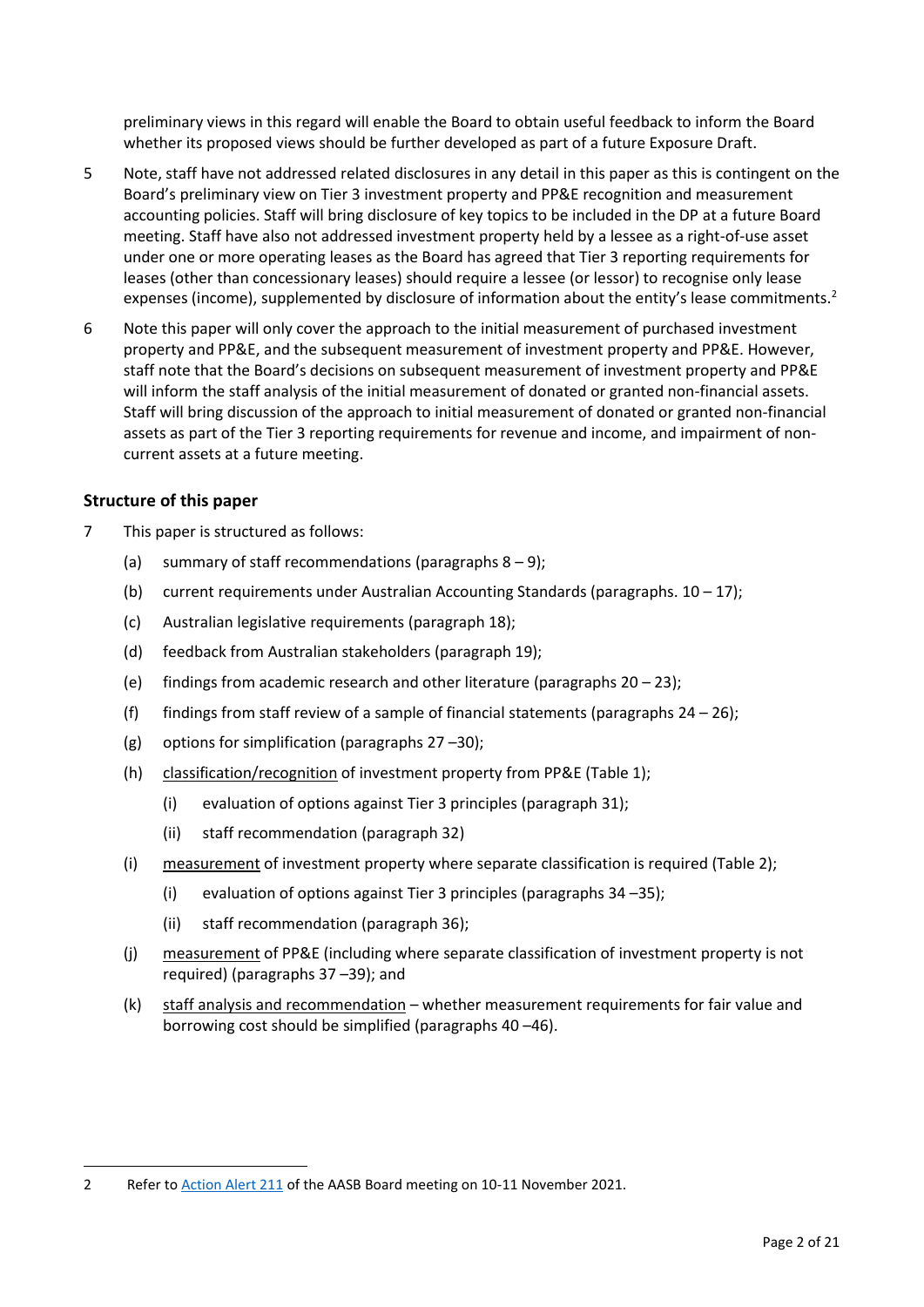## **Summary of staff recommendations**

- <span id="page-2-0"></span>8 Staff recommend that the Tier 3 reporting requirements for investment property and PP&E should remain unchanged other than requiring all borrowing cost to be recognised in the profit or loss in the period which it was incurred. That is, Tier 3 reporting requirements will continue to require:
	- (a) investment property to be separately classified from PP&E and maintaining separate accounting requirements for investment property and PP&E;
	- (b) subsequent measurement for:
		- (i) investment property to be measured either using the cost model (that is, cost less accumulated depreciation based on a systemic basis over its useful life) or fair value model; and
		- (ii) PP&E to be measured at either the cost model or revaluation model.
- <span id="page-2-1"></span>9 Staff do not have a preferred view with respect to simplification to allow entities to measure fair value for investment property or PP&E using 'readily available data about recent market selling price of similar assets' to estimate current value, rather than applying fair value as required by AASB 13 *Fair Value Measurement*.

## **Current requirements under Australian Accounting Standards**

### *AASB 140* Investment Property *– high-level summary*

- <span id="page-2-2"></span>10 AASB 140 requires an entity to classify property as investment property (land or a building, or part of a building – or both) held by the owner or by the lessee as a right-of-use (ROU) asset under one or more operating leases, where it is held to earn rentals or for capital appreciation or both.<sup>3</sup>
- 11 With respect of NFP entities, properties that are held to meet service delivery objectives rather than to earn rental or for capital appreciation will not meet the definition of investment property and will be accounted for under AASB 116 *Property, plant and equipment.*
- 12 Investment property will initially be measured at cost (comprising of its purchase price and any directly attributable expenditure). An entity is also required to capitalise borrowing cost where it meets the criteria for capitalisation under AASB 123 *Borrowing Costs.* For subsequent measurement, an entity can choose as its accounting policy either:
	- (a) **the fair value model** in accordance with AASB 13 with changes in fair value recognised in profit or loss in the period that they arise.<sup>4</sup> Lessees are required to measure the fair value of the ROU asset and not the underlying property; or
	- (b) **the cost model** measured by depreciated cost less any accumulated impairment losses in accordance with AASB 116*,* other than those that meet the criteria as held for sale in accordance with AASB 5 Non-current Assets Held for Sale and Discontinued Operations or AASB 16 Leases.<sup>5</sup>

<sup>3</sup> Where a property comprises a portion that is held to earn rentals or for capital appreciation and another portion held for use in the production or supply of goods or services or for administrative purposes, an entity accounts for the portions separately if these portions could be sold separately (or leased out separately under a finance lease).

<sup>4</sup> In exceptional cases where there is clear evidence that an entity determines the fair value of an investment property (other than an investment property under construction) is not reliably measurable on a continuing basis, the entity is required to measure that investment property using the cost model in accordance with AASB 116 or AASB 16 (for investment property held by lessee as a right-of-use asset) until disposal of the investment property.

<sup>5</sup> Investment property held by a lessee as a ROU asset is measured at its cost in accordance with AASB 16.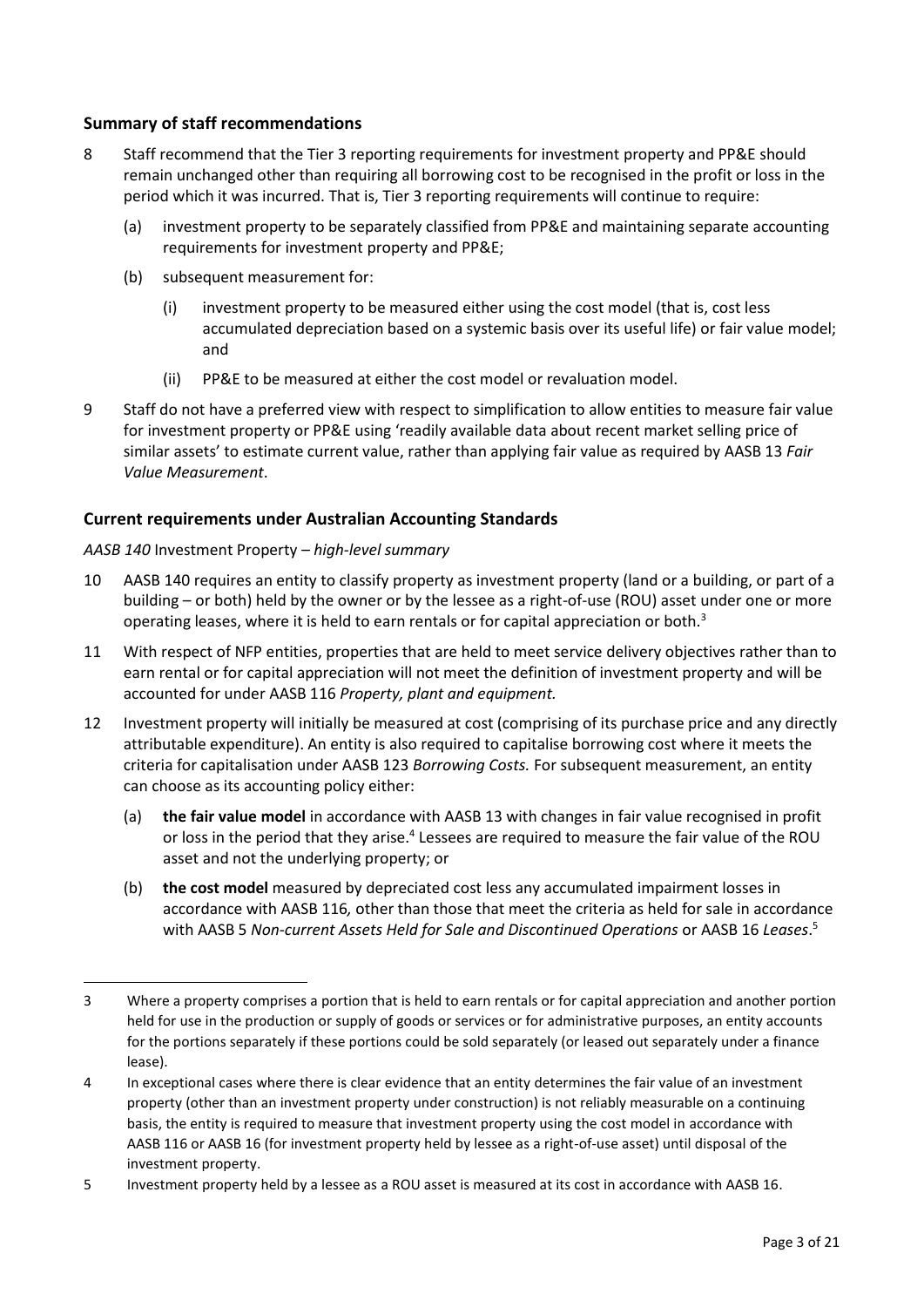- 13 NFP entities are required to measure the cost of investment property at fair value in accordance with AASB 13 where the consideration for the asset is significantly less than fair value principally to enable the entity to further its objectives.
- 14 Transfers of a property to, or from, investment property to owner-occupied property (and subsequently accounted for under AASB 116) only occurs when there is a change in use, that is, when the property ceases to meet the definition of investment property and there is evidence of the change in use.
- 15 An investment property is derecognised on disposal (e.g. by sale) or when it is permanently withdrawn from use and no future economic benefits are expected from its disposals (e.g. by entering into a finance lease).

### AASB 116 *Property, plant and equipment – high level overview*

- 16 AASB 116 requires PP&E to initially be measured at cost<sup>6</sup>. Similar to accounting for investment property an entity can choose either to measure PP&E subsequently using:
	- (a) **the cost model** cost less any accumulated depreciation and any accumulated impairment losses. Depreciation methods include the straight-line method, the diminishing balance method, and the units of production method; or
	- (b) **the revaluation model** fair value at the date of revaluation, less any subsequent accumulated depreciation and accumulated impairment losses.<sup>7</sup> Revaluation increases are recognised as other comprehensive income and accumulated in equity under the heading Revaluation Surplus (net revaluation increase shall be recognised in profit or loss to the extent that it reverses a net revaluation decrease of the same class of assets previously recognised in profit or loss)

## *AASB 1060 General Purpose Financial Statements – Simplified Disclosures for For-Profit and Not-for-Profit Tier 2 Entities – Tier 2 disclosures for investment property and PP&E*

- <span id="page-3-0"></span>17 AASB 1060 requires entities to disclose, amongst other information including restrictions and reconciliations between the carrying amount at the beginning and end of the reporting period, for investment property and PP&E that is:
	- (a) measured at revalued amounts (either fair value model for investment property and revaluation model for PP&E) the methods and assumptions applied in determining the revalued amounts and the extent revalued amounts is based on valuation by an independent valuer. If no such valuation occurred, that fact shall be disclosed. For revaluation of PP&E, the date of revaluation is required);
	- (b) measured at cost:
		- (i) the measurement basis used for determining gross amounts, depreciation method used and the gross carrying amount and the accumulated depreciation at the beginning and end of the reporting period; and
		- (ii) for investment property, the fact and why fair value cannot be measured reliably.

<sup>6</sup> Cost comprises its purchase price (including duties and taxes less trade discounts and rebates), cost directly attributable to bringing the asset to the location and condition for operation and initial estimates of the cost of dismantling and removing the items and restoring the site on which it is located. An NFP entity may also elect to recognise interest as a component of the carrying amount of a self-constructed item of PP&E where it meets the specified criteria in AASB 123*.*

<sup>7</sup> Revaluations shall be made with sufficient regularity to ensure that the carrying amount does not differ materially from the value that would be determined using fair value at the end of the reporting period. For insignificant changes in fair value, revaluations may be carried out only every three or five years.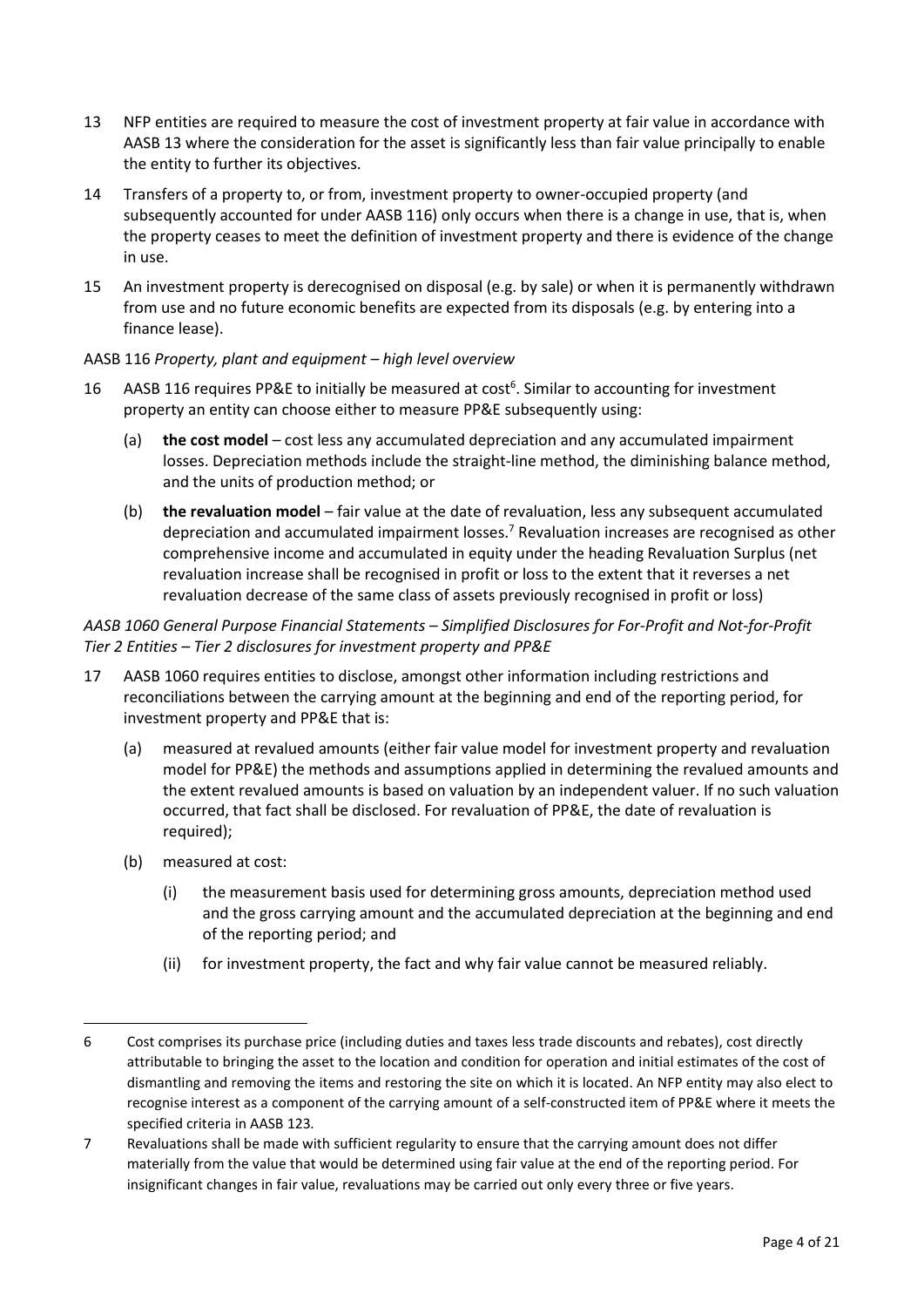### **Australian legislation requirement**

- <span id="page-4-0"></span>18 Staff reviewed Australian legislation governing NFP entities to understand the current reporting requirements for property held by NFP entities. From our review, there is some NFP legislation that:
	- (a) establishes the financial reporting obligations of the entity using gross assets as one of the size threshold determinants. For example, indigenous corporations under the *Corporations (Aboriginal and Torres Strait Islander) Act 2006* and co-operatives across all states and territories classify the size of an NFP entity depending on whether the entity meets at least two threshold criteria on an entity's consolidated gross assets, consolidated gross operating income or revenue and employee numbers; <sup>8</sup> or
	- (b) requires financial statements to provide information detailing any mortgages, charges and other securities affecting any property owned by the NFP entity.<sup>9</sup>

### **Feedback from Australian stakeholders**

- <span id="page-4-1"></span>19 As part of the targeted outreach conducted by staff in 2020, staff received feedback that stakeholders supported the Board developing a 'simpler balance sheet'. Amongst other aspects, staff understood this to extend to stakeholder support for simpler recognition and measurement requirements. In addition, at the AASB NFP Project Advisory Panel meetings held on 18May 2021, 18 October 2021 and 19 January 2022, panel members provided the following initial feedback in relation to possible Tier 3 accounting simplifications for investment property and PP&E:
	- (a) a few panel members agreed that there are some Tier 3 sized entities that own investment property however this is not common. Panel members also agreed that it is not uncommon for smaller NFP entities to apply the revaluation basis for measuring land and/or buildings. However, panel members considered that, for smaller entities that elected to measure their land and/or building at fair value, they are subsequently required to fair value their land/building even where it is costly or resources intensive to do so. They also considered that the requirement to depreciate buildings measured on the revaluation basis may require clarifications for smaller entities;
	- (b) a majority of panel members preferred to retain the choice to allow entities to either subsequently measure investment property and PP&E at the cost model or revaluation/fair value model within the Tier 3 Standards. However, a few panel members expressed that this consideration may be subject to whether the Board will permit Tier 3 entities to apply a highertier accounting policy for topics covered in the Tier 3 Standards, that is, if entities are permitted

<sup>8</sup> An indigenous corporation is classified as a medium or large corporation if it meets two of the following criteria: (1) consolidated gross operating income between \$100,000 and \$5 million (medium) or \$5 million or more (large); (2) consolidated gross assets between \$100,000 and \$2.5 million (medium) or \$2.5 million or more (large); (3) between five and 24 employees (medium) or more than 24 employees (large). A co-operative and the entities it control (if any) is a 'small co-operative if it meets specified conditions including any two of the following size criteria: (1) consolidated revenue of <\$8 million for the financial year; (2) consolidated gross assets of <\$4 million at the end of the financial year; or (3) fewer than 30 employees at the end of the financial year.

<sup>9</sup> The Associations Incorporation Act for New South Wales, Victoria and Northern Territory that require financial statements to be prepared in accordance with the Australian Accounting Standards specifies that the financial statements must contain information of any mortgages, charges and other securities affecting any property owned by the NPF entity. Other instances where the governing legislation does not require financial statements to be prepared in accordance with the Australian Accounting Standards such as the Retirement Village Act for QLD and ACT also require NFP scheme operators to provide information including interests, mortgages and other charges affecting the retirement village's property in their financial statements.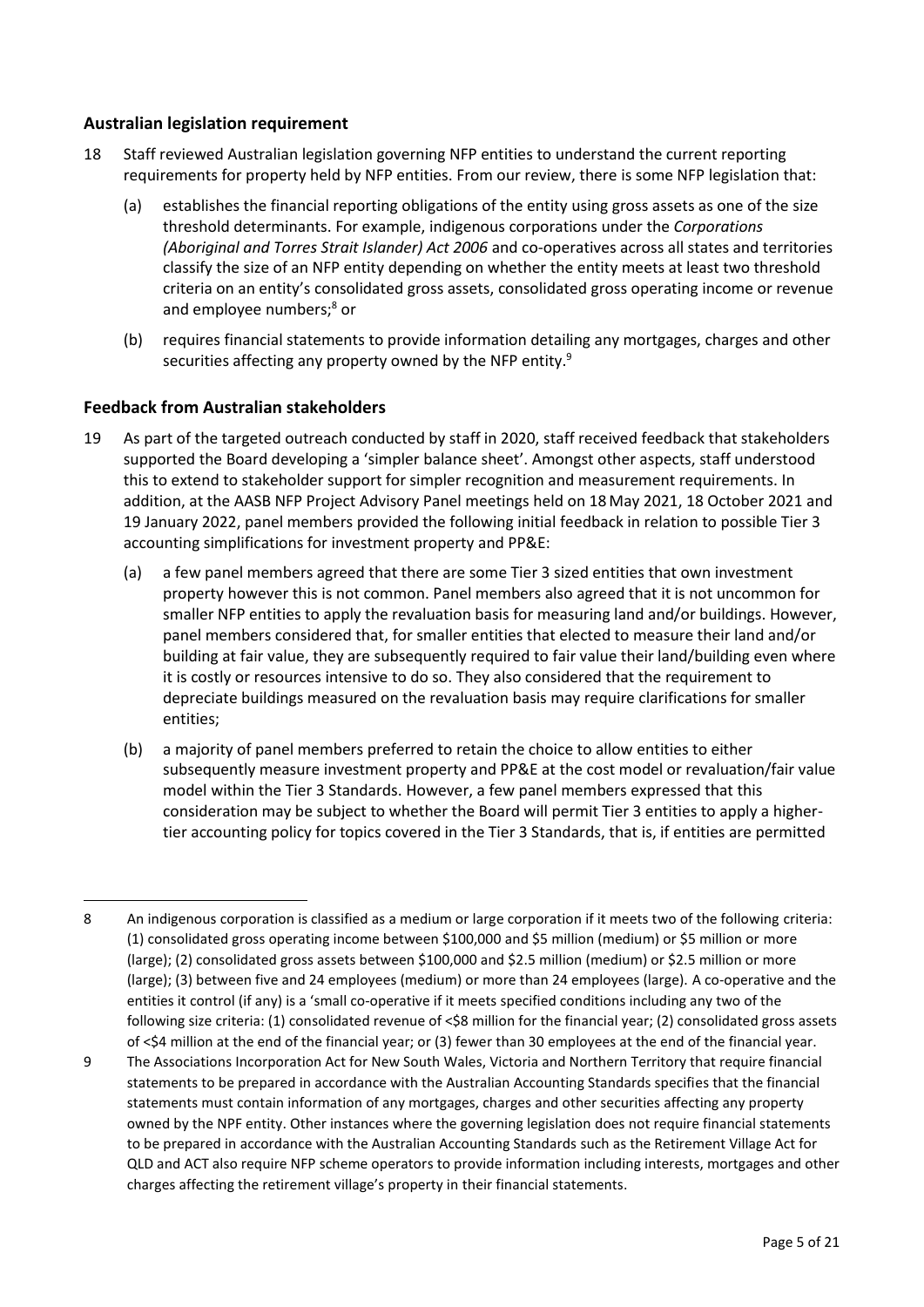to apply a higher tier accounting policy, then it may be appropriate to only include the cost model for investment property and PP&E in the Tier 3 Standards;

- (c) a majority of panel members recognised that determining fair value in the NFP sector has always been a challenge and suggested that simplification options for Tier 3 reporting requirements should limit the extent to which fair value is referenced in the applicable measurement model. While some panel members supported including a simplification option to allow entities to use the current rateable or government valuation, with one member suggesting that insurance values can be considered as a valuation for readily available market information supported by disclosures, rather than referring to the requirements in AASB 13 to fair value investment property or PP&E. However, many panel members expressed concern for departing from fair value in accordance with AASB 13 as this may mislead users that the use of other values may be fair value when they are not, and many members did not support the use of insurance values as an alternate valuation for measuring investment property and PP&E. They also noted that rate notices may only provide valuation for land and may not provide valuation for buildings or other PP&E. The introduction of terms such as 'undue cost or effort' or 'readily observable', if introduced, in relation to an alternative fair value approach, will need to be defined and guidance to support the application; and
- (d) some panel members supported not requiring borrowing cost to be capitalised, and to recognise all borrowing cost as an expense in the period incurred to be introduced for the Tier 3 Standards.

## **Findings from academic research and other literature**

- <span id="page-5-0"></span>20 Staff noted the following findings from its review of AASB research reports and other academic research:
	- (a) *Factors affecting SME access to bank financing: an interview study with Turkish bankers* (Erdogan, A.I., 2008) as presented in [Research Report](https://aasb.gov.au/admin/file/content102/c3/RR16_FinancialReportingByNonCorporateSmallEntities_04-21.pdf) 16 identified that bank managers for small and medium-sized entities (SME) find that information about SME's equity base including property holdings and cash generation power as important in decisions regarding loans for SMEs.
	- (b) *Decision Usefulness: A re-examination of information needs of nonprofit GPFR users* (Gilchrist, D., Furneaux. C., West, A., Zhang Y., 2021) identified that research participants of this study considered that having comparability between like entities is important. Factors identified as impairing comparability included: (1) having accounting choices and subjectivity in applying accounting requirements; and (2) users are unlikely to read the notes to the financial statements. The study also identified, amongst other accounting requirements, both preparers and auditors' concern regarding the complexity and cost associated with valuation of assets that were donated and the profit on sale of assets, and the concern of presenting a profitable outcome in the statement of profit or loss and the statement of financial position which may impact a users' donation decision making. This also led to auditors encouraging preparers to be conservative in valuations for these assets. Additional complexity in the valuation of "specific purpose assets" such as churches or nature reserves also represented challenges to preparers.
	- (c) [Research Report 11](https://aasb.gov.au/admin/file/content102/c3/AASB_RR11_ACNCreport.pdf) which examined 407 large and medium-sized charities that submitted special purpose financial statements for the 2016 financial year did not identify any charities that referenced compliance with AASB 140 in their accounting policies. Only six charities stated compliance with AASB 116 in their significant accounting policies.

## <span id="page-5-2"></span><span id="page-5-1"></span>*IFR4NPO Consultation Paper – Measurement and financial reporting challenges of non-financial assets held for social benefit*

21 In January 2021, The Chartered Institute of Public Finance and Accountancy (CIPFA) issued the [IFR4NPO Consultation Paper.](https://www.ifr4npo.org/access-consultation-paper/) The paper identified the following measurement issues of non-financial assets currently experienced by the NFP sector: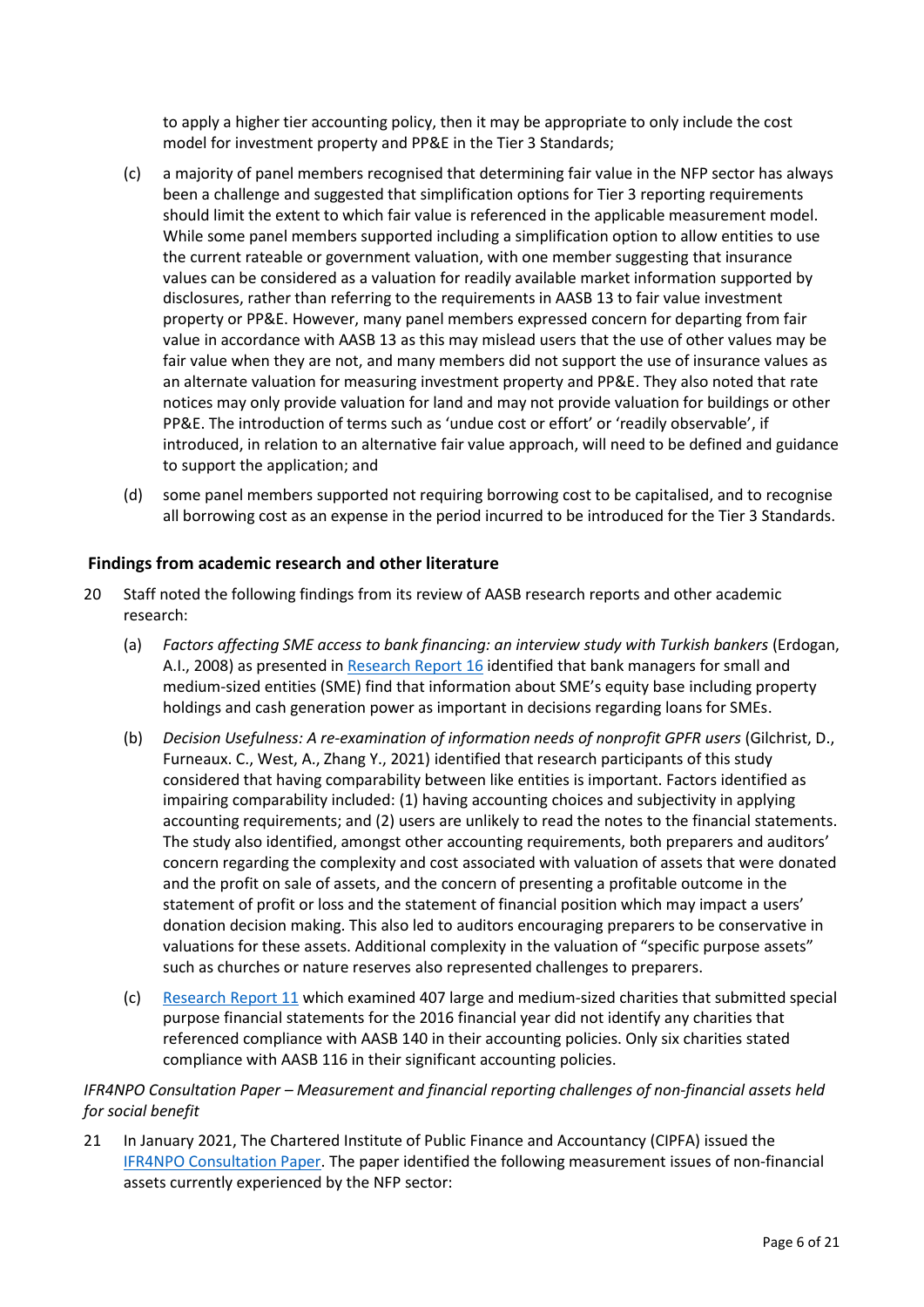- (a) The use of diverse assets such as community facilities, warehouses or hospital buildings and equipment, may be more difficult to measure than in the commercial sector as these assets are likely held for their service potential rather than for their economic or financial return.
- (b) NFP entities may have assets which are rented out, such as for housing purpose, for social benefit or to generate financial returns and can present difficulties when determining whether the asset is held for operational purposes or for investment.
- (c) Users, such as donors and other funders, may be interested in understanding the financial position and how effective the assets they have contributed towards have been used. However, where assets are donated, this may present challenges for NFP entities to measure and record the value of the donated assets reliably.
- (d) Difficulties in determining whether the NFP entity have a right to the benefits in the assets which may lead to complexities in measurement where there are restrictions in use of the assets provided.
- 22 The following financial reporting issues for non-financial assets have been identified in the IFR4NPO Consultation Paper impacting the NFP sector:
	- (a) Assets purchased or constructed are required to be recognised at historical cost on initial recognition regardless of whether the asset generates revenue. For donated assets, an estimate of the value may be hard to derive.
	- (b) Judgement is required to determine whether the asset should be measured at historical cost or at revalued amounts which needs to reflect the stakeholders' needs of an NFP entity. While the cost model is easy to apply, it may not be appropriate for NFP entities to reflect the increase in value of an asset due to greater potential service provision. However, measuring assets using the revaluation model may be costly especially for smaller NFP entities where it requires substantial resources input of an NFP entity's staff who may not have the knowledge and expertise and are not valuation experts. An appropriate depreciation method and how impairment can be identified and measured can also be difficult when using the revaluation model, particularly where the overall value of an asset is increasing.
	- (c) Assets that might be measured at 'highest and best use' could exceed the operational value to an NFP entity where offices that may be converted into high value residential accommodation may not be within the purpose of an NFP entity.

#### *IASB Review of IFRS for SMEs*

- <span id="page-6-0"></span>23 As part of its second comprehensive review of the *IFRS for SMEs* Standard, the IASB is currently in the process of assessing whether to align the *IFRS for SMEs* Standard with IFRS Standards. As part of the review, the IASB received some feedback to consider allowing the application of the cost model for investment property as an accounting policy choice in the same way as is permitted in IAS 40 *Investment Property* and to allow an accounting policy for capitalisation of borrowing costs*.* At its 19 [November 2021 Board meeting,](https://www.ifrs.org/content/dam/ifrs/meetings/2021/november/iasb/ap30e-sme-other-topics-with-no-amendments-recommended.pdf) the IASB has tentatively decided to:
	- (a) remain unchanged the existing measurement requirements to apply fair value without undue cost or effort on an ongoing basis for investment property in *IFRS for SMEs* as it was recognised, as part of its first comprehensive review of the *IFRS for SMEs* Standard in 2013, that the accounting requirements was said to be working in practice; and
	- (b) remain unchanged to not allow capitalisation of borrowing cost as it would maintain the simple application of the *IFRS for SMEs* Standard and this aligns with the IASB's previous decision in September 2019 to not seek views on whether to align the *IFRS for SMEs* Standards with IAS 23. The IASB however received mixed feedback relating to the capitalisation of development cost and borrowing cost, where some respondents consider borrowing costs and development cost are significant costs for start-up entities in certain industries and can affect users' evaluation on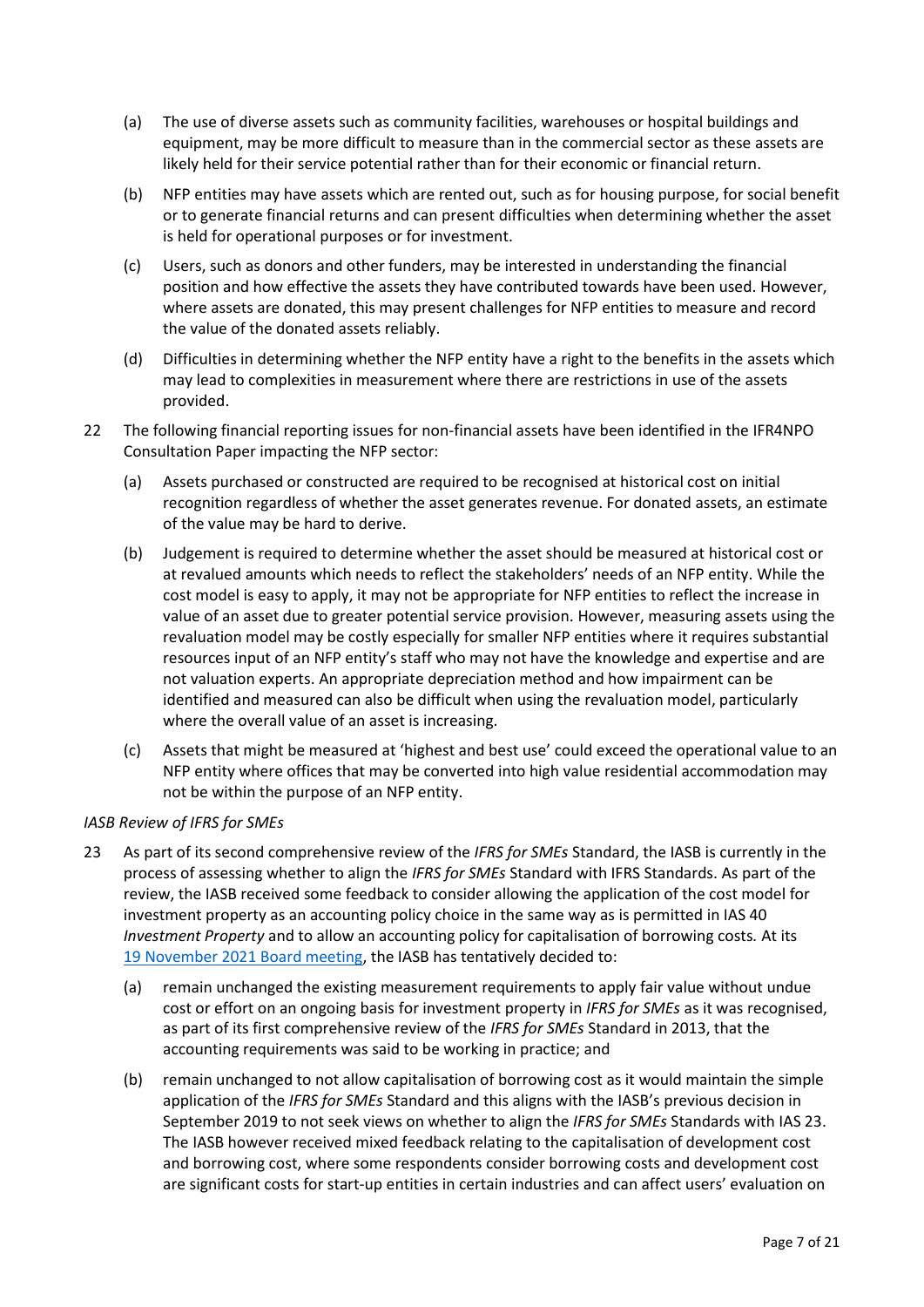the liquidity of SMEs while others recommend retaining the Standard unchanged for cost-benefit reasons. As such, the IASB decided to explore possible changes to the recognition and measurement of development costs in the *IFRS for SMEs* Standard at a future meeting.

## **Findings from staff review of a sample of financial statements**

- <span id="page-7-0"></span>24 Staff reviewed a random non-representative sample (20) of the 2020 financial statements of charities with reported revenue between \$500,000 - \$3 million to gain an understanding of the prevalence of NFP entities that have investment property or PP&E including the accounting policy choice in measuring these type of assets by entities of this size.<sup>10</sup> The financial statements reviewed included both those described as general purpose financial statements and those described as special purpose financial statements.
- 25 From the financial statements reviewed, there were:
	- (a) no entities that reported information on investment properties; and
	- (b) 17 of the 20 entities reported information on PP&E and one NFP entity measured PP&E based on the revaluation model.
- <span id="page-7-1"></span>26 The staff review suggests that smaller NFP private sector entities may be:
	- (a) unlikely to own or control investment properties (as supported by the observations from Research Report 11 in paragraph [20\(c\)](#page-5-1)[20\(b\)](#page-5-2) above); and
	- (b) unlikely to measure PP&E using the revaluation model. Some of the reasons could be that:
		- (i) the cost model may be more cost effective and simpler than the revaluation model; and
		- (ii) the PP&E of these entities generally consist of motor vehicles or office equipment rather than land and/or buildings, where using the cost model would be more appropriate when measuring these types of assets.

Staff consider that this may also infer that smaller NFP entities may be unlikely to revalue their investment property or PP&E.

## **Options for simplification**

- <span id="page-7-2"></span>27 With reference to the flowchart in Agenda Paper 11.1 (Appendix A) for this meeting on approaches to simplification, staff have identified the following aspects for simplification for Tier 3 reporting requirements. This analysis takes into consideration of current practices in Australia and international jurisdictions, and research findings summarised in paragraphs [18](#page-4-0) –[26](#page-7-1) above:
	- (a) Classification/recognition simplification in respect of investment property; and
	- (b) measurement simplifications for investment property and PP&E.
- <span id="page-7-3"></span>28 With regard to the classification/recognition options, staff have analysed the following options for Tier 3 reporting requirements in **[Table](#page-9-0)** *1* below:
	- (a) Option 1: separate accounting requirements should be developed for investment property and PP&E.
	- (b) Option 2: investment property and PP&E should apply the same accounting requirements.
- <span id="page-7-4"></span>29 With regard to the measurement simplification, staff have considered that initial measurement of purchased investment property and PP&E should be based on cost (i.e. the purchase price paid by the

<sup>10</sup> The sample set is the same as that considered in the September 2021 staff paper on Tier 3 reporting requirements for changes in accounting policies, accounting estimates and errors.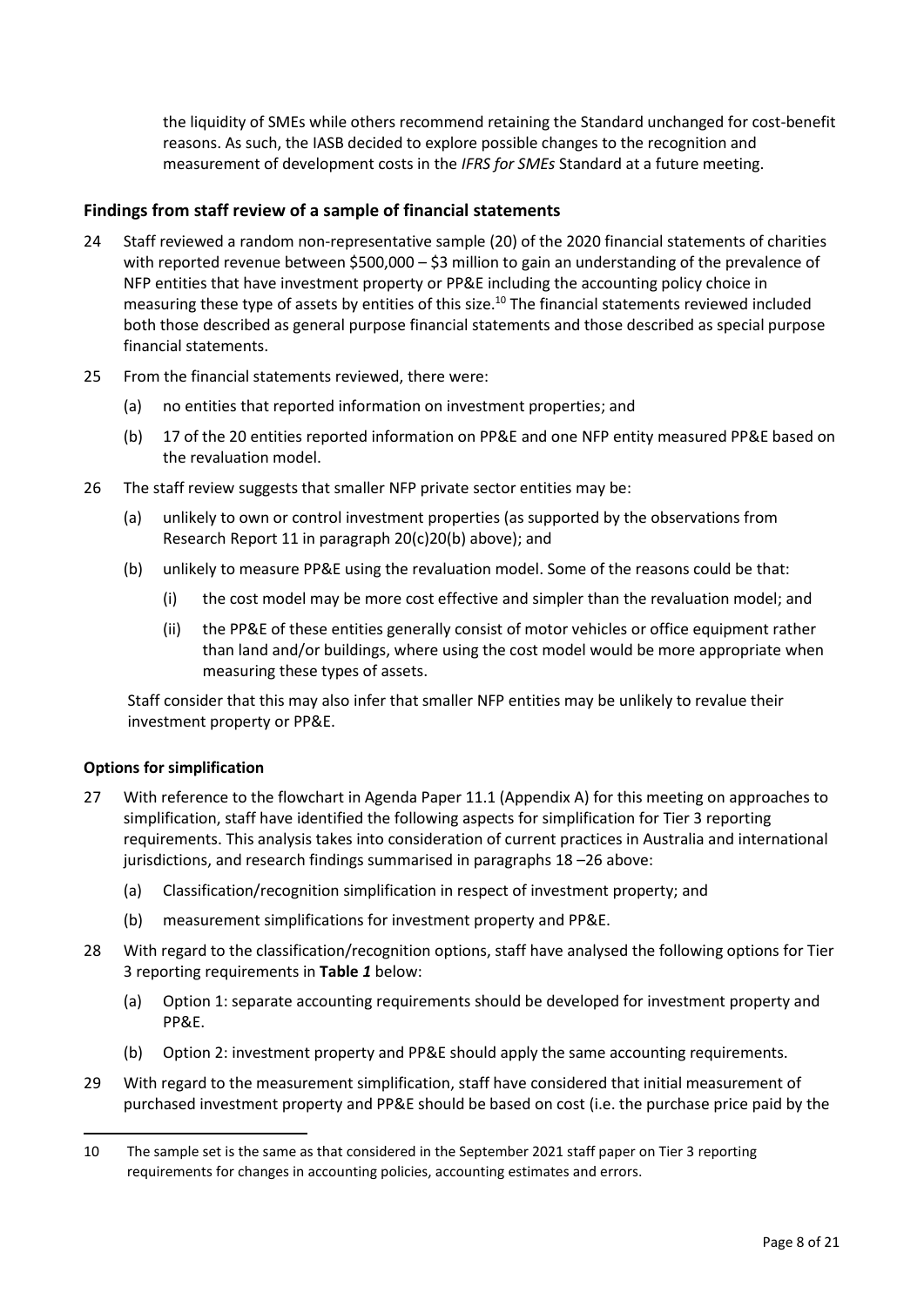entity) as staff have not identified widespread issues with difficulties in the initial measurement of purchased assets at cost. As such the simplification options focus on the subsequent measurement requirements as follows:

- (a) Under the classification/recognition requirements for Option 1 in paragraph [28\(a\),](#page-7-3) subsequent measurement of an investment property as analysed in **[Table](#page-13-0)** *2* could be:
	- (i) **Option 1A**: to apply the cost model (investment property is measured at cost less accumulated depreciation). Note the Board has not yet decided whether to allow an entity to apply higher-tier requirements for topics or transactions that are covered by Tier 3 requirements. As such, this option has been drafted as though entities are not permitted to apply higher tier requirements; <sup>11</sup> or
	- (ii) **Option 1B**: to apply fair value without undue cost or effort on an ongoing basis. All other investment property using the cost model; $^{12}$  or
	- (iii) **Option 1C**: to apply AASB 140, that is, an entity is permitted a choice to apply the fair value model or the cost model.
- (b) Under the classification/recognition requirements for Option 2 in paragraph [28\(b\),](#page-7-4) subsequent measurement of an investment property would apply the same reporting requirements for PP&E, that is PP&E and investment property will both be measured at:
	- (i) the cost model only (that is, same as Option 1A and discussed further in paragraph [37\)](#page-17-0); or
	- (ii) either at the cost model or revaluation model (i.e., maintain the same reporting requirements as per AASB 116 and discussed further in paragraph[s 38](#page-17-1) –[39\)](#page-18-0).
- <span id="page-8-1"></span><span id="page-8-0"></span>30 Further, staff analysis on further simplification options for measurement of investment property and PP&E focuses on:
	- (a) whether to allow entities (with reference to the fair value model in Options 1B and 1C or the revaluation model in paragraph [29\(b\)\(ii\)\)](#page-8-1) to use 'readily available data about recent market selling price of similar assets' to estimate the current value of the non-financial asst, rather than fair value as required by AASB 13 (paragraphs [40](#page-18-1) –[44\)](#page-19-0); and
	- (b) whether all borrowing cost should be recognised in profit or loss in the period which they are incurred (paragraphs [45](#page-20-1) –[46\)](#page-20-0). 13

<sup>11</sup> The Board decided at its 8-9 September 2021 meeting to include in the DP for stakeholder feedback on options on applying higher-tier requirements for topics or transactions that are covered by Tier 3 requirements. Refer to [minutes](https://aasb.gov.au/media/5l2ptuyt/approvedaasbminutesm183sept21.pdf) of 183<sup>rd</sup> meeting of the AASB.

<sup>12</sup> Note that accounting requirements for fair value measurement will not be addressed in this Paper. Staff will bring the analysis and recommendation to discuss with the Board in future Board meetings.

<sup>13</sup> Staff observe other possible simplification alternatives that the Board could consider include: simplifying the language and terminology for Tier 3 entities to improve the clarity and understandability of the Standard; or developing application guidance to assist Tier 3 NFP private sector entities in applying AASB 140 and AASB 116. As this paper focuses on the possible simplification for the recognition and measurement requirements, staff have not adequately explored these options yet. Pending the Board's further deliberation of the broader NFP financial reporting framework project, staff will further analyse other possible simplification alternatives at a future meeting.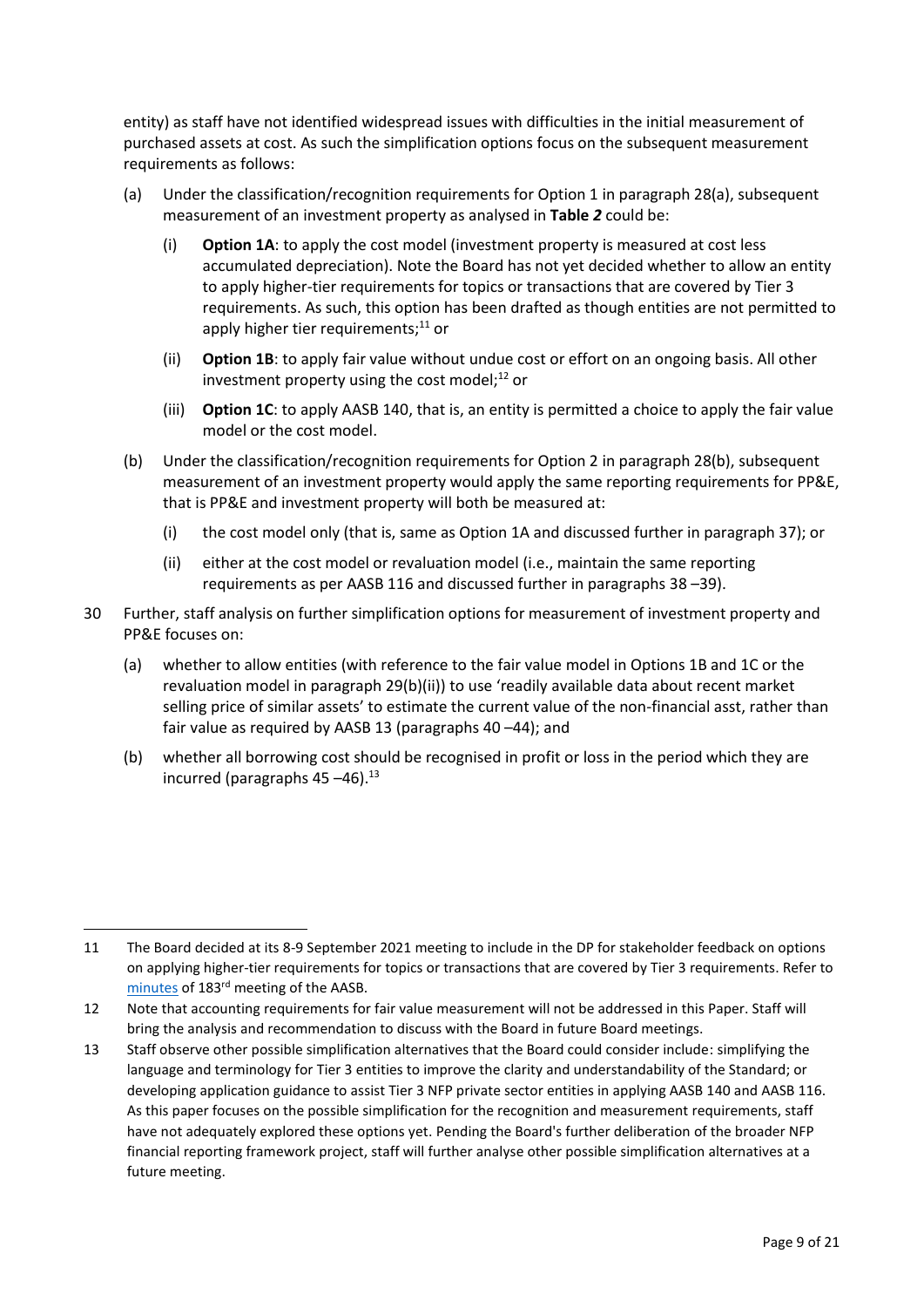| <b>Possible option for</b><br>Tier $3$ – classification               | Option 1: separate accounting requirements should be developed for<br><b>Investment Property and PP&amp;E</b>                                                                                                                                                                                                                                                                                                                                                                                                                                                                                                                                                                                                                                                                                                                                                                                                            | Option 2: Develop a single accounting requirements for investment property<br>and PP&E <sup>14</sup>                                                                                                                                                                                                                                                                                                                                                                                                                                                                           |
|-----------------------------------------------------------------------|--------------------------------------------------------------------------------------------------------------------------------------------------------------------------------------------------------------------------------------------------------------------------------------------------------------------------------------------------------------------------------------------------------------------------------------------------------------------------------------------------------------------------------------------------------------------------------------------------------------------------------------------------------------------------------------------------------------------------------------------------------------------------------------------------------------------------------------------------------------------------------------------------------------------------|--------------------------------------------------------------------------------------------------------------------------------------------------------------------------------------------------------------------------------------------------------------------------------------------------------------------------------------------------------------------------------------------------------------------------------------------------------------------------------------------------------------------------------------------------------------------------------|
| Jurisdiction adopting<br>similar approaches<br>(and<br>pronouncement) | • AASB 116 and AAB 140<br>• IFRS for SMEs (Section 16 Investment Property and Section 17 Property,<br>Plant and Equipment)<br>• Singapore - Charities Accounting Standards (paras. 236 - 241 and paras.<br>178-202)<br>• UK - Charities SORP (FRS 102) Accounting and Reporting by Charities:<br>Statement of Recommended Practice applicable to charities preparing their<br>accounts in accordance with the Financial Reporting Standard applicable in<br>the UK and Republic of Ireland (paras. $10.45 - 10.48B$ and paras. $10.25 -$<br>10.40<br>• NZ - PBE SFR-A (NFP) (NZ Tier 3) (The NZ Tier 3 Standard does not include<br>accounting requirements for investment property, as such entities may refer<br>to the accounting requirements in NZ Tier 2 PBE Standard or use judgement<br>to determine an appropriate method of accounting based on the principles<br>and requirements in the NZ Tier 3 Standards) | • HK Small and Medium-sized Entity Financial Reporting Framework and<br>Financial Reporting Standards (Section 3) <sup>15</sup><br>• Canada - (Section 3061 Property, Plant and Equipment, Part II of the CPA<br>Handbook $1^{16}$<br>• US ASC 360-10 Property, Plant and Equipment - (section 360) <sup>17</sup>                                                                                                                                                                                                                                                              |
| Support for the<br>approach <sup>18</sup>                             | The purpose of holding Investment property is different to the purpose of<br>$\bullet$<br>property held under PP&E, and arguably should require separate<br>accounting requirements to reflect the economic circumstances of the<br>land and/or building held by the entity for the purpose of capital<br>appreciation or to earn rentals rather than for use in the production or<br>supply of goods and services. As such, warranting different accounting<br>requirements between investment property and PP&E.                                                                                                                                                                                                                                                                                                                                                                                                       | Provides simplification by removing judgement and less interpretation in<br>$\bullet$<br>determining whether land and/or building is in the scope of an accounting<br>standard for investment property or PP&E. For example, situations where an<br>entity holds a property for dual use may add to classification difficulties by<br>management or an entity holding a residential rental property and changes<br>the business model for its own use and operation. Difficulties may arise for<br>entities to determine whether services provided to occupants are 'ancillary |

#### <span id="page-9-1"></span>**Table 1** *Summary of possible options and analysis for Tier 3 - classification*

<span id="page-9-0"></span>14 If the Board considers that no separate classification and accounting requirements should be developed for investment property from PP&E (that is Option 2 in **[Table](#page-9-1)** *1*), then subsequent measurement simplification for investment property will apply the same reporting requirements as required by PP&E which is analysed in paragraph[s 37](#page-17-2) – [39.](#page-18-2)

- 15 The definition of PP&E in HK SME-FRF and SME-FRS includes property classified as investment property applying HKFRS or the HKFRS for Private Entities.
- 16 There are no separate accounting standards to account for investment property in Canada. NFP organisations are required to refer to the Accounting Standards for private enterprises in Handbook II on accounting requirements for PP&E.
- 17 Similar to Canada there is no separate accounting standard in US ASC 958 to account for investment property or not-for-profit accounting standards on PP&E.

18 Staff have not presented arguments against approaches in Table 1 because in the drafting, we observed the arguments against the options in Table 1 to be largely duplicative of the arguments supporting the alternative option (that is, in many cases, an argument against Option 1 was identified as an argument in support of Option 2)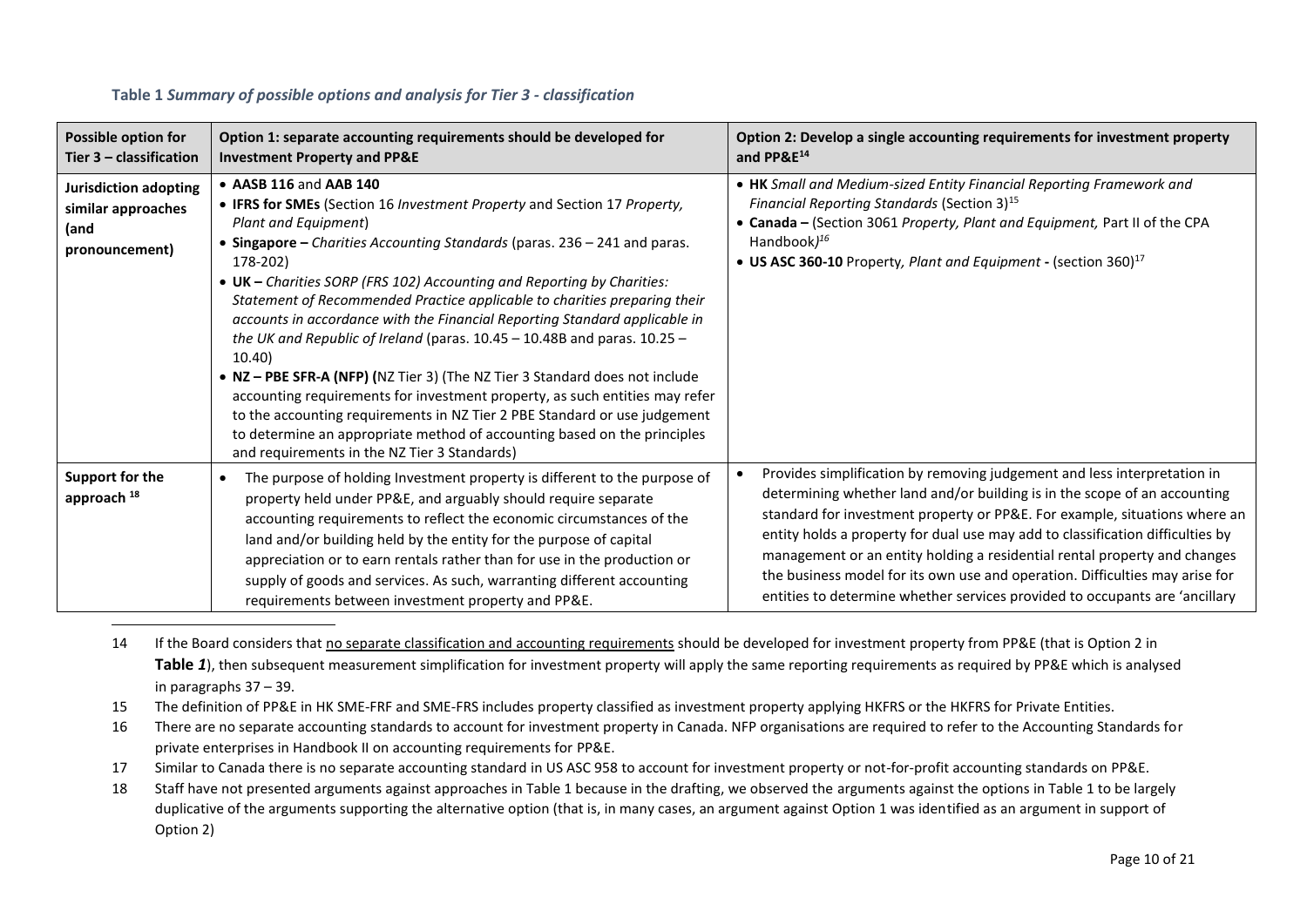| <b>Possible option for</b> | Option 1: separate accounting requirements should be developed for                                                                                                                                                                                                                                                                                                                                                                                                                                                                                                                                                                                                                                                                                                                                                                                                                                                                                                                                                                                                                                                                                                                                                                                                                                                                                         | Option 2: Develop a single accounting requirements for investment property                                                                                                                                                                                                                                                                                                                                                                                                                                                                                                                                                                                                                                                                                                                                                                |
|----------------------------|------------------------------------------------------------------------------------------------------------------------------------------------------------------------------------------------------------------------------------------------------------------------------------------------------------------------------------------------------------------------------------------------------------------------------------------------------------------------------------------------------------------------------------------------------------------------------------------------------------------------------------------------------------------------------------------------------------------------------------------------------------------------------------------------------------------------------------------------------------------------------------------------------------------------------------------------------------------------------------------------------------------------------------------------------------------------------------------------------------------------------------------------------------------------------------------------------------------------------------------------------------------------------------------------------------------------------------------------------------|-------------------------------------------------------------------------------------------------------------------------------------------------------------------------------------------------------------------------------------------------------------------------------------------------------------------------------------------------------------------------------------------------------------------------------------------------------------------------------------------------------------------------------------------------------------------------------------------------------------------------------------------------------------------------------------------------------------------------------------------------------------------------------------------------------------------------------------------|
| Tier 3 - classification    | <b>Investment Property and PP&amp;E</b>                                                                                                                                                                                                                                                                                                                                                                                                                                                                                                                                                                                                                                                                                                                                                                                                                                                                                                                                                                                                                                                                                                                                                                                                                                                                                                                    | and PP&E <sup>14</sup>                                                                                                                                                                                                                                                                                                                                                                                                                                                                                                                                                                                                                                                                                                                                                                                                                    |
|                            | Maintains consistency with the requirements applying to other NFP<br>$\bullet$<br>entities and avoids possible issues arising from the consolidation of the<br>entity into a parent entity preparing Tier 1 or Tier 2 financial statements.<br>This approach also allows preparers and auditors to more easily move<br>between entities given the consistency with the Tier 2 reporting<br>requirements.<br>Provides transparent and relevant information in the financial statements<br>$\bullet$<br>as it may present a more faithful representation of the entities' intention<br>for the use of the land and/or building held as investment property.<br>It provides NFP users with information about how an NFP entity is using its<br>assets in generating its income and may allow users to make assessment of<br>management's stewardship of the NFP entity's assets<br>Maintaining separate accounting requirements will arguably minimise any<br>$\bullet$<br>potential impact for entities that already apply the existing AASB 140 to<br>classify investment property from PP&E.<br>If separate disclosures of investment property from PP&E is required,<br>$\bullet$<br>having separate accounting requirements may help smaller entities to<br>appropriately classify and make appropriate disclosures of investment<br>property from PP&E. | services' and incorrectly determine which accounting requirement is<br>appropriate.<br>It is a proportionate response for a lower-level differential reporting tier as it<br>$\bullet$<br>simplifies the judgement required to determine the correct classification for<br>majority of Tier 3 preparers who are not expected to own investment<br>properties. Given the Board develops standards to meet 'common<br>information needs', it is arguable that developing a single set of accounting<br>requirements for investment property and PP&E is sufficient to meet the<br>common needs of users.<br>'Levels the playing field' for Australian NFP entities with that of similar-sized<br>NFP entities reporting in some other jurisdictions where there is no separate<br>accounting requirement for investment property from PP&E. |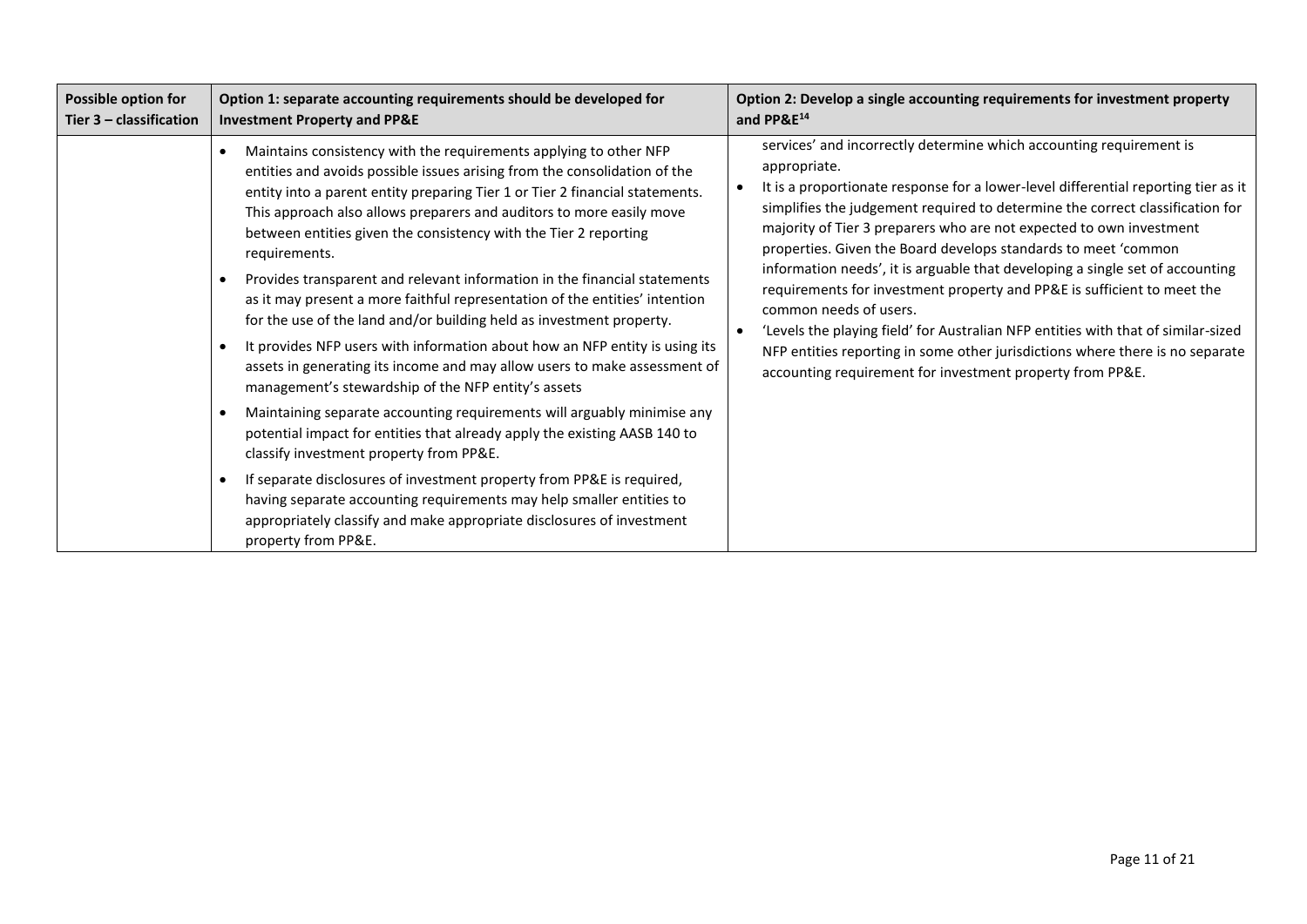### **Evaluation of options against the Tier 3 development principles**

<span id="page-11-0"></span>31 With reference to the flowchart in Agenda Paper 11.1 (Appendix A) for this meeting, in addition to the analysis in the table above, staff also analysed each of the proposed options against the tentative Tier 3 principles previously agreed to by Board members. Staff consider that the proposed options are broadly equally aligned with the Tier 3 principles, except for the following listed below:

| <b>Principles</b>                                                                                                                                                                                                                                                                                                          | <b>Staff assessment</b>                                                                                                                                                                                                                                                                                                                                                                                                                                                                                                                                 |
|----------------------------------------------------------------------------------------------------------------------------------------------------------------------------------------------------------------------------------------------------------------------------------------------------------------------------|---------------------------------------------------------------------------------------------------------------------------------------------------------------------------------------------------------------------------------------------------------------------------------------------------------------------------------------------------------------------------------------------------------------------------------------------------------------------------------------------------------------------------------------------------------|
| The development of Tier 3 reporting requirements<br>is subject to the <b>AASB Not-for-profit Standard-</b><br><b>Setting Framework</b><br>Tier 3 financial statements are general purpose<br>financial statements. As such, Tier 3 financial<br>statements provide useful information to users of<br>financial statements. | Combining the accounting requirements for both<br>investment property and PP&E in Option 2 may be<br>presumed to not provide relevant and reliable<br>information for situations where these assets are<br>held for different purposes. Consequently, the<br>usefulness and relevance of the information<br>provided in the financial statements would suffer.                                                                                                                                                                                          |
| Consistency with the accounting principles<br>specified in Tier 2: Australian Accounting<br>Standards - Simplified Disclosures is desirable but<br>might not always be warranted since Tier 3<br>requirements are being developed as a<br>proportionate response                                                           | Combining the accounting requirements for both<br>investment and PP&E in Option 2 does not align<br>with Tier 2 accounting principles as there is no<br>separate accounting requirement for investment<br>property and PP&E. However, staff think departure<br>may be justified having regard to less well-<br>resourced Tier 3 entities that may have difficulties<br>in classifying land/building into the appropriate<br>accounting standard and having regard that it is<br>not prevalent for Tier 3 sized entities to hold<br>investment property. |

#### **Staff recommendations**

Maintaining separate accounting requirements for investment property and PP&E

- <span id="page-11-1"></span>32 On balance, staff support Option 1 (maintaining separate accounting requirements for investment property and PP&E). Staff think that there is not sufficient and compelling reason to warrant 'simplification' departure from the Tier 2 reporting requirements and are persuaded to their view on reflection that:
	- (a) investment property and PP&E are held by an entity for different purposes which would warrant different classification (and recognition and measurement) criteria. While disclosures of the purposes may substitute for the requirement to separately classify/recognise investment property or PP&E, staff considered that it may not provide simplified accounting in all cases as an entity will still be required to distinguish land and/or buildings acquired for different purposes to enable adequate disclosures to be provided in the financial statements;
	- (b) initial staff outreach with stakeholders did not identify the classification of investment properties from PP&E as being an area of difficulties that required proposals for simplification; and
	- (c) while it may not be common for Tier 3 entities to own investment property, requiring the classification of investment property from PP&E continues to benefit users in assessing the nature and purpose of an entity's assets.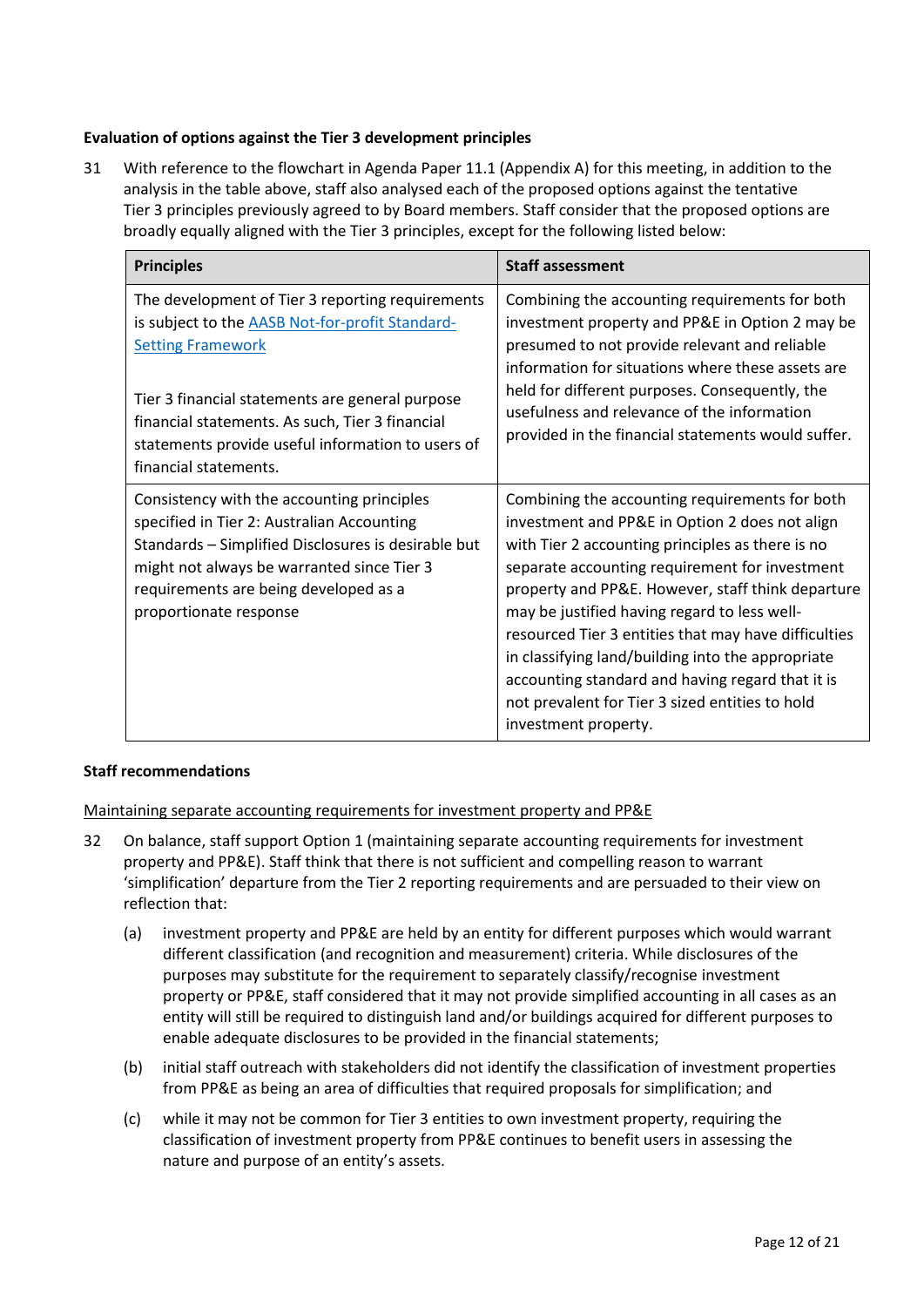#### **Question to Board members**

Q1 Do Board members support for the purpose of the DP, the staff recommendation that Tier 3 reporting requirements should require separate classification and accounting requirements of investment property from PP&E (Option 1)?

If not, what approach do Board members support?

33 If Board members supports staff recommendation that Tier 3 reporting requirements should maintain separate classification and accounting requirements for investment property and PP&E, the simplification for the subsequent measurement criteria of investment property is analysed in **[Table](#page-13-0)** *2* below. If the Board does not support staff recommendation that Tier 3 reporting requirements should maintain separate classification and accounting requirements for investment property and PP&E, the simplification for the subsequent measurement criteria of investment property is analysed together with PP&E in paragraphs [37](#page-17-0) – [39](#page-18-0) below.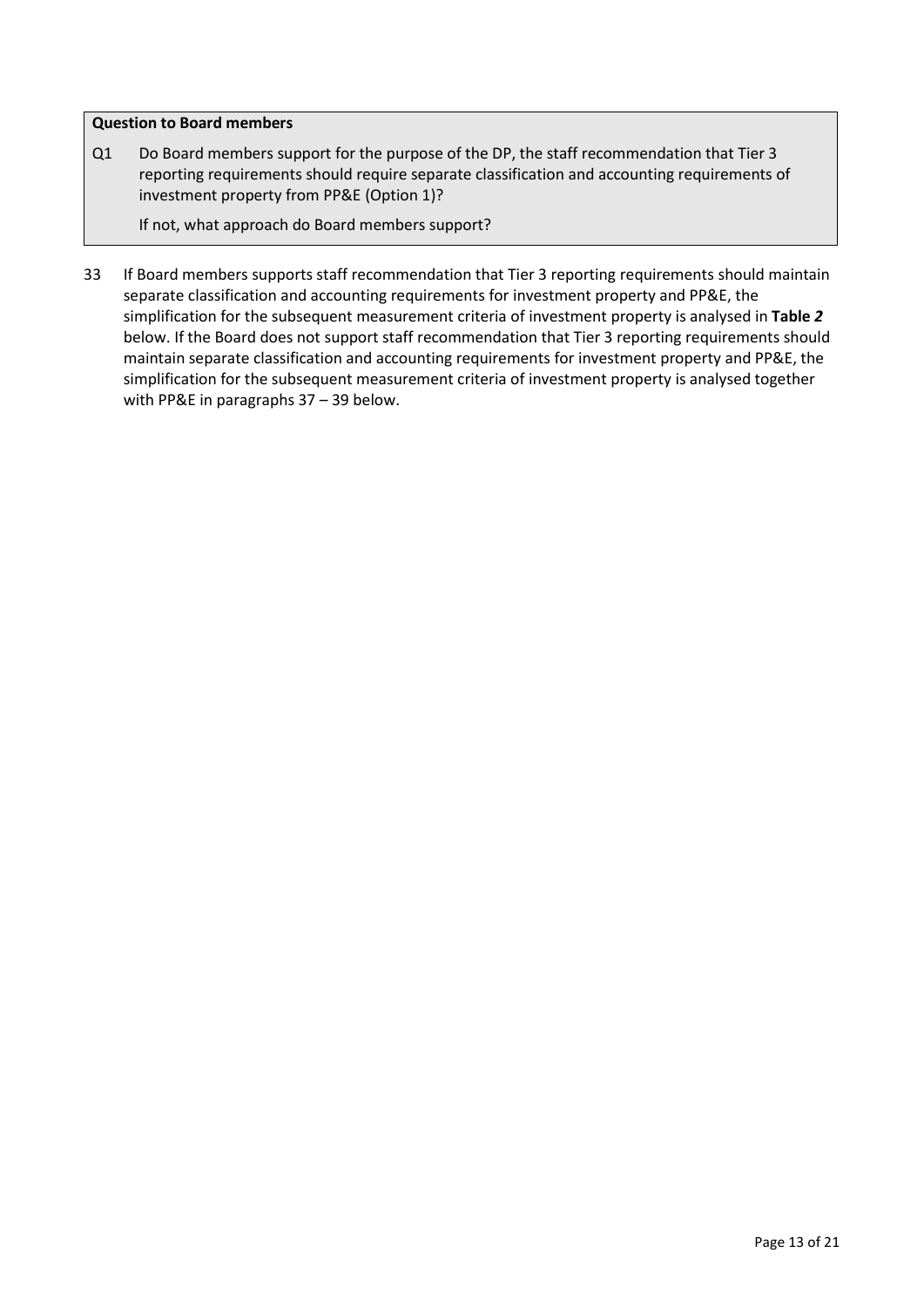**Table 2***: Summary of possible options for accounting requirements for investment property (only relevant if Option 1 is supported, that is, separate classification of investment property is required)*

<span id="page-13-0"></span>

| <b>Possible options</b>                                                                                                                                                                                                                                                                                                                                                               | <b>Jurisdictions adopting</b><br>similar approaches (and<br>pronouncements)                                                                                                             | Support for the approach                                                                                                                                                                                                                                                                                                                                                                                                                                                                                                                                                                                                                                                                                                                                                                                                                                                                            | Arguments against the approach                                                                                                                                                                                                                                                                                                                                                                                                                                                                                                                                                                                                                                                                                                                                                                                                                                                                                                                                                                                                                                                                                                                             |
|---------------------------------------------------------------------------------------------------------------------------------------------------------------------------------------------------------------------------------------------------------------------------------------------------------------------------------------------------------------------------------------|-----------------------------------------------------------------------------------------------------------------------------------------------------------------------------------------|-----------------------------------------------------------------------------------------------------------------------------------------------------------------------------------------------------------------------------------------------------------------------------------------------------------------------------------------------------------------------------------------------------------------------------------------------------------------------------------------------------------------------------------------------------------------------------------------------------------------------------------------------------------------------------------------------------------------------------------------------------------------------------------------------------------------------------------------------------------------------------------------------------|------------------------------------------------------------------------------------------------------------------------------------------------------------------------------------------------------------------------------------------------------------------------------------------------------------------------------------------------------------------------------------------------------------------------------------------------------------------------------------------------------------------------------------------------------------------------------------------------------------------------------------------------------------------------------------------------------------------------------------------------------------------------------------------------------------------------------------------------------------------------------------------------------------------------------------------------------------------------------------------------------------------------------------------------------------------------------------------------------------------------------------------------------------|
| Option 1A: subsequent<br>measurement at cost less<br>any accumulated<br>depreciation based on a<br>systemic basis over its<br>useful life. <sup>19</sup> (i.e. the cost<br>model)<br>This option requires<br>investment property to be<br>subsequently measured<br>only using the cost model.<br>An entity is not permitted<br>to revalue their investment<br>property at fair value. | • Singapore CAS (paras.<br>237-238)<br>• HK SME-FRF & SME-FRS<br>(paras. $3.1 - 3.10$ )<br>• Canada Accounting<br>Handbook II (paras.<br>3061.04-3061.15)<br>• US ASC 958 (section 360) | Simplest and least costly and simplifies the<br>$\bullet$<br>measurement criteria by not requiring entities to fair<br>value their investment property, which may be more<br>costly especially where a valuer is acquired to provide<br>an accurate valuation compared to the cost method,<br>and in keeping with the Board's objective of this<br>project.<br>Removing accounting policy choice which has been<br>identified as a factor of impeding comparability with<br>entities. By reducing managerial discretion, this<br>simplifies interpretation of the accounting<br>requirements, including reduced cost of:<br>preparation (by eliminating the need to<br>$\circ$<br>determine the appropriate measurement<br>method to be applied;<br>education (by simplifying requirements); and<br>$\circ$<br>ongoing maintenance if the investment property<br>$\circ$<br>is valued at fair value | Can be viewed as less transparent as it may not faithfully<br>represent the value of assets held/owned by the entity<br>and may understate an entity's financial position.<br>Although it may not be common for entities of Tier 3 size<br>to own investment property, it would appear to be a<br>'backward step' for entities that already value their<br>investment property at fair value.<br>Does not reflect current market value and may<br>compromise comparability against entities in other<br>reporting tiers, for which arguably, entities holding similar<br>investment properties measured at fair value would<br>provide a more comparable asset base.<br>A Tier 3 subsidiary may be required to apply AASB 140<br>accounting for consolidation, resulting in a 'double cost' of<br>preparation.<br>Information about an entity's asset (equity) base may be a<br>means of assessing financing for smaller NFP entities. As<br>such, the cost base of measurement may not provide the<br>current market representation of the entity's asset base<br>which may have a consequential impact on the entity's<br>ability to obtain financing. . |

<sup>19</sup> As noted earlier in this paper, staff will bring discussion of the accounting requirements for impairment of non-current assets to a future meeting.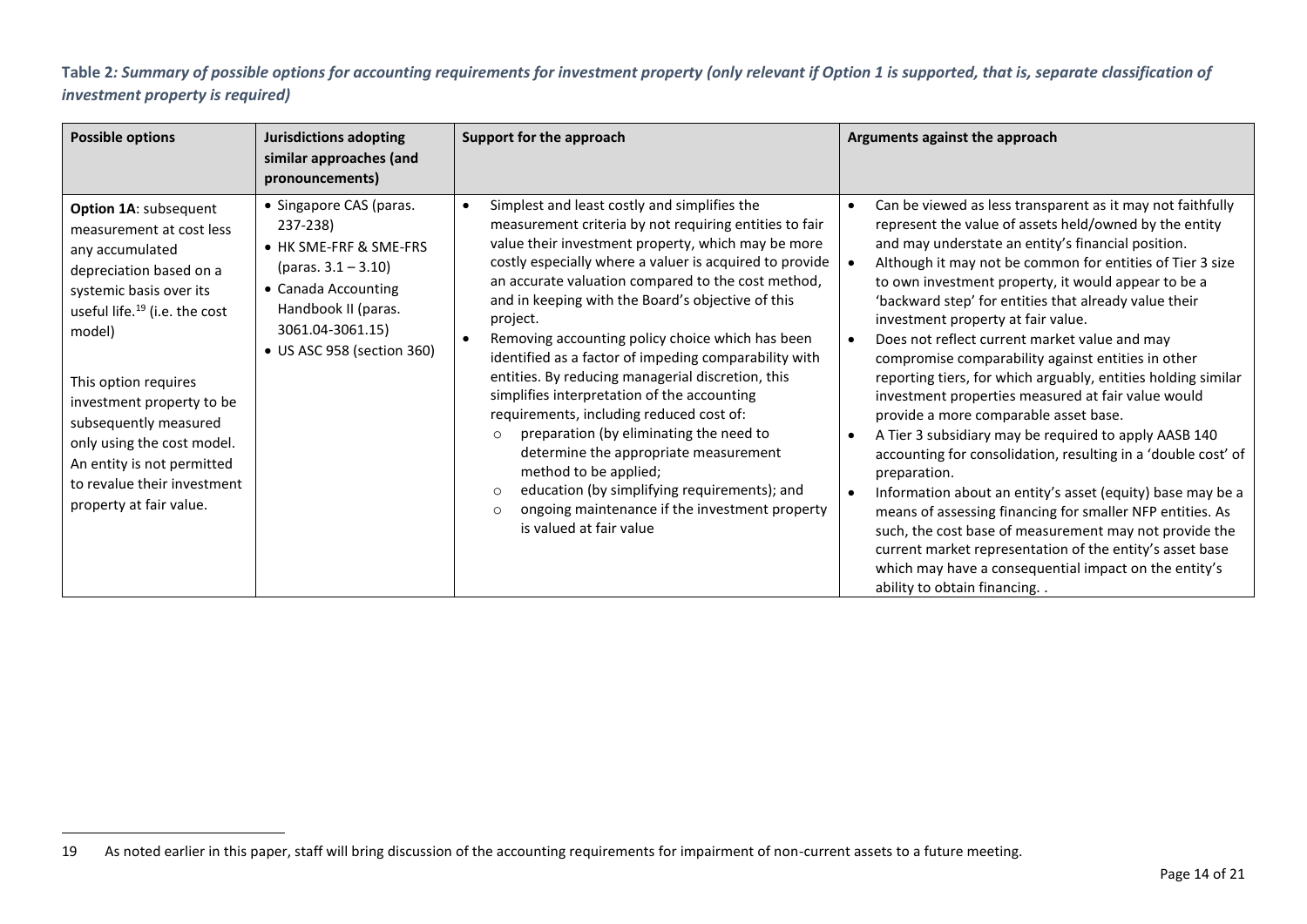| <b>Possible options</b>                                                                                                                                                                                                                                                                                                                                                                                                                                                                                                                                                                            | <b>Jurisdictions adopting</b><br>similar approaches (and<br>pronouncements)                            | Support for the approach                                                                                                                                                                                                                                                                                                                                                                                                                                                                                                                                                                                                                                                                                                                                                                                                                                                                                                                                                                                                                                                                                                                                                                                                                                                                                                                                                                                                                                                                                                          | Arguments against the approach                                                                                                                                                                                                                                                                                                                                                                                                                                                                                                                                                                                                                                                                                                                                                                                                                                                                                                                                                                                                                                                                                                                                                             |
|----------------------------------------------------------------------------------------------------------------------------------------------------------------------------------------------------------------------------------------------------------------------------------------------------------------------------------------------------------------------------------------------------------------------------------------------------------------------------------------------------------------------------------------------------------------------------------------------------|--------------------------------------------------------------------------------------------------------|-----------------------------------------------------------------------------------------------------------------------------------------------------------------------------------------------------------------------------------------------------------------------------------------------------------------------------------------------------------------------------------------------------------------------------------------------------------------------------------------------------------------------------------------------------------------------------------------------------------------------------------------------------------------------------------------------------------------------------------------------------------------------------------------------------------------------------------------------------------------------------------------------------------------------------------------------------------------------------------------------------------------------------------------------------------------------------------------------------------------------------------------------------------------------------------------------------------------------------------------------------------------------------------------------------------------------------------------------------------------------------------------------------------------------------------------------------------------------------------------------------------------------------------|--------------------------------------------------------------------------------------------------------------------------------------------------------------------------------------------------------------------------------------------------------------------------------------------------------------------------------------------------------------------------------------------------------------------------------------------------------------------------------------------------------------------------------------------------------------------------------------------------------------------------------------------------------------------------------------------------------------------------------------------------------------------------------------------------------------------------------------------------------------------------------------------------------------------------------------------------------------------------------------------------------------------------------------------------------------------------------------------------------------------------------------------------------------------------------------------|
| Option 1B: Subsequent<br>measurement for<br>investment property at fair<br>value <sup>20</sup> without undue cost<br>or effort on an ongoing<br>basis. All other investment<br>property is accounted for<br>using the cost model.<br>This option requires<br>investment property to be<br>subsequently measured at<br>fair value unless there is<br>undue cost or effort in<br>obtaining the fair value.<br>Where an entity knows or<br>cannot measure the fair<br>value of an investment<br>property reliably without<br>incurring undue cost or<br>effort, then it will apply the<br>cost model. | • IFRS for SMES (para. 16.7)<br>• FRS 102 (para. 16.7)<br>• UK Charities SORP (para.<br>$(10.48)^{21}$ | Simplifies the measurement criteria for entities that<br>$\bullet$<br>apply the fair value model in AASB 140, by allowing a<br>practical out for entities in fair valuing their<br>investment property if there is undue cost or effort in<br>doing so.<br>Improves comparability within Tier 3 entities and<br>removes preparer' judgement where the accounting<br>policy is based on circumstance rather than by<br>accounting policy choice, that is, that investment<br>property is measured at fair value unless there is<br>undue cost or effort to obtain the fair value. This<br>removes the need for management to exercise<br>judgement in selecting an accounting policy and<br>improves comparability amongst other Tier 3 NFP<br>entities.<br>This option provides users with more relevant and<br>$\bullet$<br>faithful information about an entity's investment<br>property valued at fair value compared to Option 1.<br>It maintains a level of consistency with the<br>$\bullet$<br>requirements applying to other NFP entities and<br>allows auditors or preparers to more easily move<br>between entities compared to Option 1A to only<br>allow the cost model.<br>The financial reporting obligations of some NFP<br>private sector entities are dependent on the quantum<br>of the entity's assets. As such, maintaining largely<br>consistent recognition and measurement<br>requirements of investment property helps avoid<br>confusion in determining the entity's financial<br>reporting obligations. | Preparers may inconsistently assess the notion of undue<br>cost or effort to 'get out' from applying the fair value<br>measurement which can consequently affect the financial<br>reporting obligations where the size thresholds are<br>dependent on the quantum of the entity's assets<br>Imposes more costs (e.g. valuation costs, education costs,<br>effort required) on preparers compared to Option 1A as<br>the fair value model is applied first unless there is undue<br>cost or effort to obtain the fair value.<br>The reported earnings of any gains and losses arising from<br>$\bullet$<br>the change in fair value of the investment property in the<br>statement of profit or loss may impact a users' donation<br>decision making, which can represent a 'cost' to entities.<br>It may result in consolidation issues if a parent entity<br>applying Tier 1 or 2 reporting requirements applies the<br>cost model.<br>The reported earnings of any gains and losses arising from<br>the change in fair value of the investment property in the<br>statement of profit or loss may impact a users' donation<br>decision making, which can represent a 'cost' to entities. |

<sup>20</sup> Note that accounting requirements for fair value measurement will not be addressed in this Paper. Staff will bring the analysis and recommendation to be discussed with the Board in future Board meetings.

<sup>21</sup> UK Charity SORP requires investment properties to subsequently be measured at fair value, except where that property is rented to another group entity.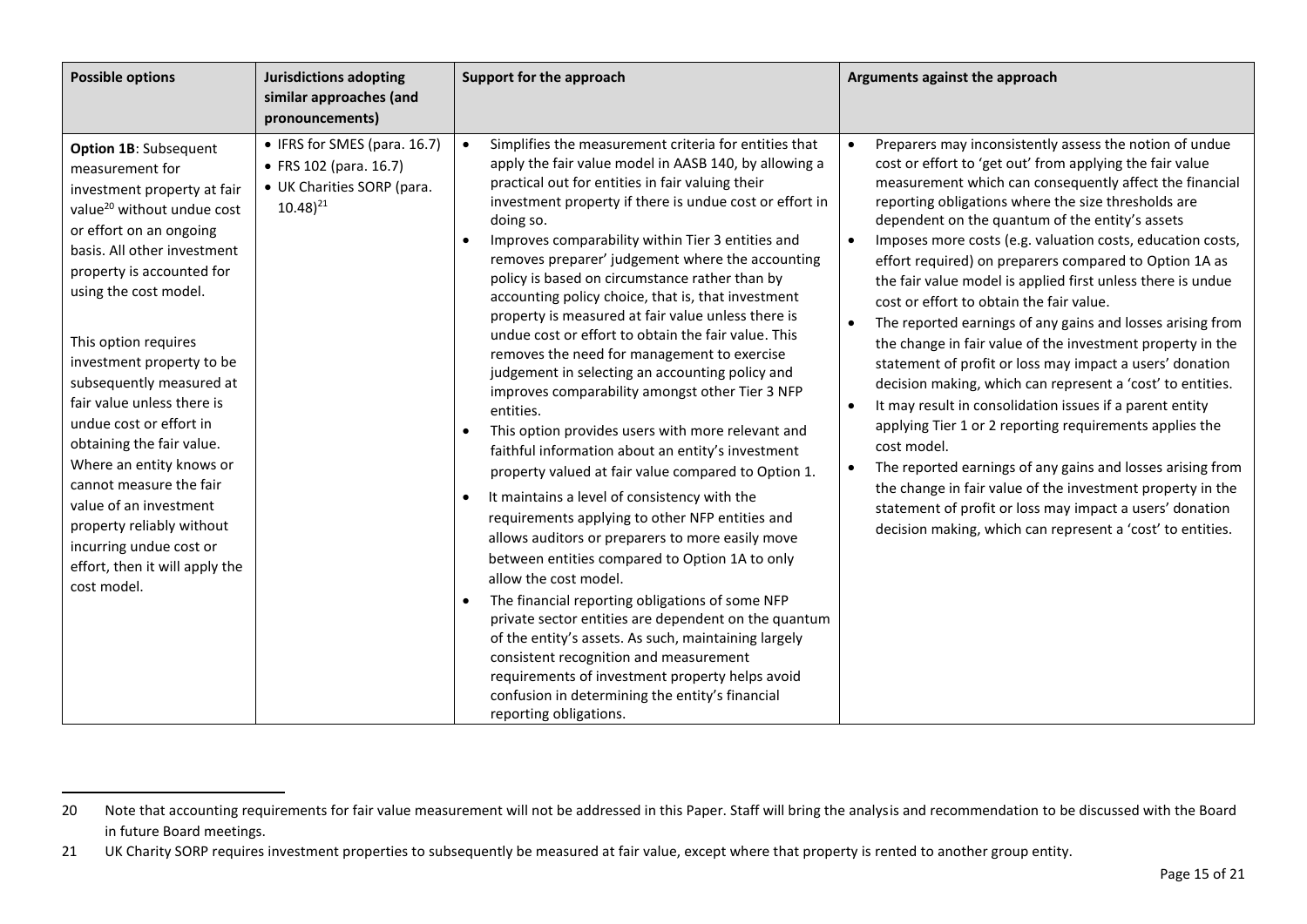| <b>Possible options</b>                                                                                                                                                                                                                                                                                                                                                                                                                                                                                                                            | <b>Jurisdictions adopting</b><br>similar approaches (and<br>pronouncements) | Support for the approach                                                                                                                                                                                                                                                                                                                                                                                                                                                                                                                                                                                                                                                                                                                                                                                                                                                            | Arguments against the approach                                                                                                                                                                                                                                                                                                                                                                                                                                                                                                                                                                                                                                                                                                                                                                                                                                                                                                                                                                                                                                                                                                                                                       |
|----------------------------------------------------------------------------------------------------------------------------------------------------------------------------------------------------------------------------------------------------------------------------------------------------------------------------------------------------------------------------------------------------------------------------------------------------------------------------------------------------------------------------------------------------|-----------------------------------------------------------------------------|-------------------------------------------------------------------------------------------------------------------------------------------------------------------------------------------------------------------------------------------------------------------------------------------------------------------------------------------------------------------------------------------------------------------------------------------------------------------------------------------------------------------------------------------------------------------------------------------------------------------------------------------------------------------------------------------------------------------------------------------------------------------------------------------------------------------------------------------------------------------------------------|--------------------------------------------------------------------------------------------------------------------------------------------------------------------------------------------------------------------------------------------------------------------------------------------------------------------------------------------------------------------------------------------------------------------------------------------------------------------------------------------------------------------------------------------------------------------------------------------------------------------------------------------------------------------------------------------------------------------------------------------------------------------------------------------------------------------------------------------------------------------------------------------------------------------------------------------------------------------------------------------------------------------------------------------------------------------------------------------------------------------------------------------------------------------------------------|
| <b>Option 1C: Subsequent</b><br>measurement where an<br>entity can choose to apply<br>the fair value model or the<br>cost model, that is, remain<br>unchanged the reporting<br>requirements of AASB 140.<br>Alternatively, the Board<br>may decide to consider this<br>option as an omitted topic<br>from Tier 3 reporting<br>requirements. <sup>22</sup> .<br>This option requires<br>investment property to be<br>measured using either the<br>fair value model or the cost<br>model, that is, to apply the<br>current AASB 140<br>requirements. | • AASB 140 (para. 30)<br>• NZ Tier 3 (para. $A113$ ) <sup>23</sup>          | Provides an entity with the choice to either apply the<br>$\bullet$<br>fair value model or the cost model. This allows<br>management to choose the appropriate accounting<br>requirement that meets their needs.<br>Allows relevant and faithful information can still be<br>provided to users when assessing the entity's<br>financial position as the fair value method can be<br>applied compared to Option 1A which only allows the<br>cost model to be applied.<br>Less costly to apply compared to Option 1B as it<br>$\bullet$<br>allows entities the choice, rather than require, an<br>entity to apply the fair value model.<br>Consistent with the requirements applying to other<br>$\bullet$<br>NFP entities is maintained and allow preparers and<br>auditors to more easily move between entities given<br>the consistency with the Tier 2 reporting<br>requirements. | Does not simplify the interpretation criteria as it requires<br>an entity to exercise managerial discretion to determine<br>whether to apply the fair value model or cost model for<br>subsequent measurement of investment property. This<br>can also impede comparability between Tier 3 entities.<br>Once the fair value model is chosen as the subsequent<br>measurement basis upon initial recognition, entities must<br>continue to measure the property at fair value, which can<br>add to the preparation and valuation cost for smaller<br>entities even where market prices become less readily<br>available.<br>May lead to confusion when applying size threshold tests<br>for determining an entity's financial reporting obligations<br>where entities may apply different accounting<br>requirements to measuring investment property.<br>Additional costs may be incurred to amend legislation for<br>clarity.<br>The reported earnings of any gains and losses arising from<br>the change in fair value of the investment property in the<br>statement of profit or loss may impact a users' donation<br>decision making, which can represent a 'cost' to entities. |

<sup>22</sup> The Board has previously decided at its 8-9 September 2021 Board meeting to propose that entities in the scope of Tier 3 should apply the requirements of a higher tier of Australian Accounting Standards in full for transactions not covered by the Tier 3 reporting requirements. Refer t[o minutes](https://aasb.gov.au/media/5l2ptuyt/approvedaasbminutesm183sept21.pdf) of 183<sup>rd</sup> meeting of the AASB.

<sup>23</sup> NZ Tier 3 standards do not include specific requirements on the accounting for investment property. Tier 3 entities account for assets that meet the definition of investment property (as defined by the Public Benefit Entity Standards (PBE Standards)) by opting up and applying PBE IPSAS 16 *Investment Property.* NZASB is also currently considering proposals to amend the NZ Tier 3 Standards to include simple requirements which will provide Tier 3 entities with the option to revalue PP&E, investment property and investment assets without the need for an entity to opt-up to NZ Tier 2 reporting requirements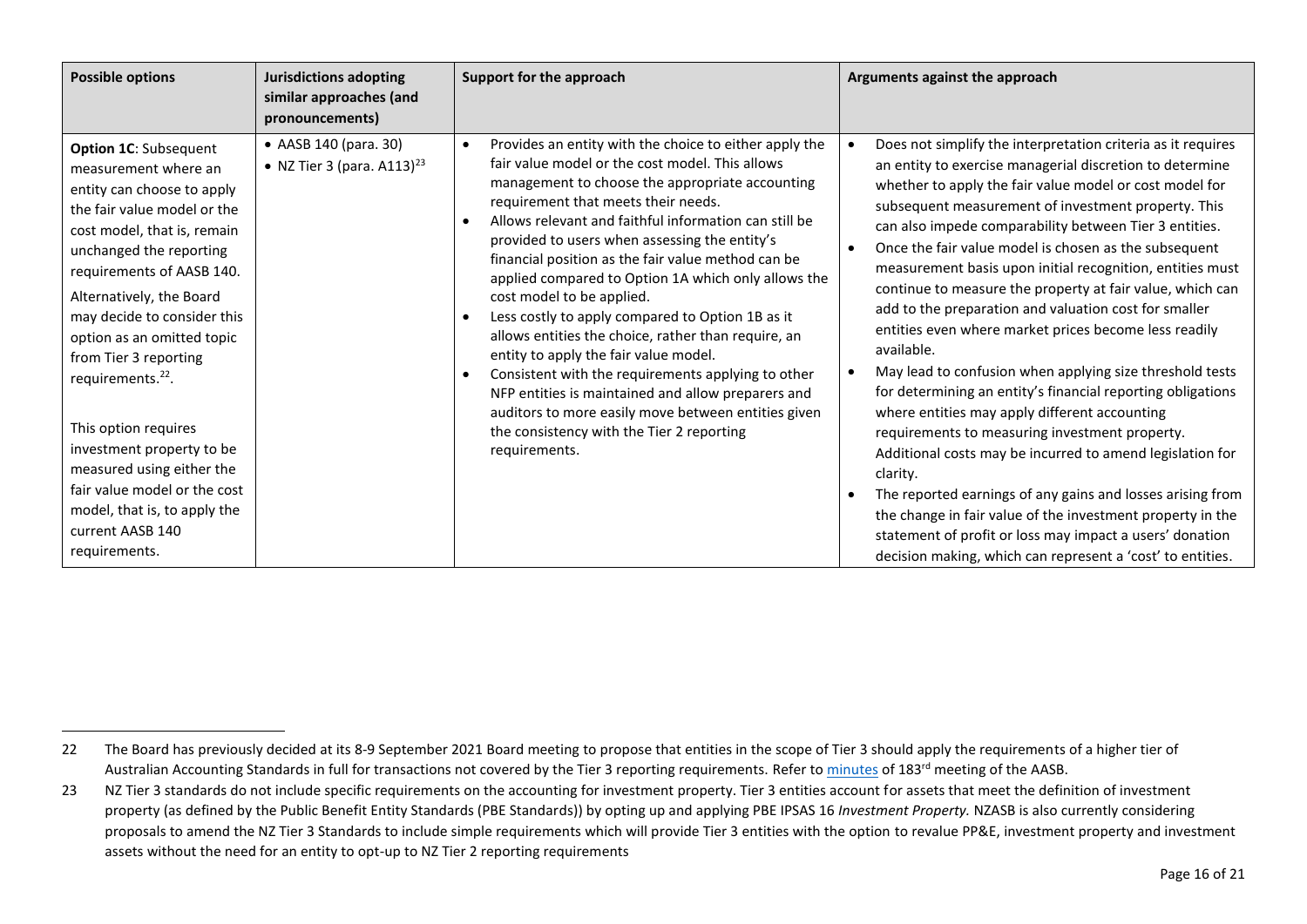### **Evaluation of options against the Tier 3 development principles**

- <span id="page-16-0"></span>34 In addition to the analysis in **[Table 2](#page-13-0)** above, and applying approach outlined in appendix A, staff also analysed each of the proposed options against the Tier 3 development principles.
- 35 Staff consider that Options 1B and 1C broadly align with the principles given they provide a similar approach as higher reporting tiers, Option 1A would not as it does not allow an entity to revalue their investment property. Staff noted the following considerations in particular:

<span id="page-16-1"></span>

| <b>Principles</b>                                                                                                                                                                                                                                                                                                          | <b>Staff assessment</b>                                                                                                                                                                                                                                                                                                                                                                                                                                                                         |
|----------------------------------------------------------------------------------------------------------------------------------------------------------------------------------------------------------------------------------------------------------------------------------------------------------------------------|-------------------------------------------------------------------------------------------------------------------------------------------------------------------------------------------------------------------------------------------------------------------------------------------------------------------------------------------------------------------------------------------------------------------------------------------------------------------------------------------------|
| The development of Tier 3 reporting requirements<br>is subject to the <b>AASB Not-for-profit Standard-</b><br><b>Setting Framework</b><br>Tier 3 financial statements are general purpose<br>financial statements. As such, Tier 3 financial<br>statements provide useful information to users of<br>financial statements. | Option 1A does not align with principles against<br>which Tier 3 requirements are developed. Under<br>this option, an entity is not allowed to revalue<br>their investment property, which presumes to<br>provide more relevant and reliable information for<br>the value of the investment property and more<br>accurate information about asset base of the<br>entity. Consequently, the usefulness and relevance<br>of the information provided in the financial<br>statements would suffer. |
| Accounting requirements do not impose<br>disproportionate costs to preparers when<br>compared to benefits of the information                                                                                                                                                                                               | Although Option 1A may be the least costly to<br>apply, it may be considered as not providing<br>relevant information about an entity's assets that<br>users of NFP financial statements may be<br>interested in.                                                                                                                                                                                                                                                                               |
|                                                                                                                                                                                                                                                                                                                            | Option 1B may impose more cost compared to<br>Option 1C as preparers must fair value their<br>investment property first, rather than by choice.<br>However, preparers are able to access the notion<br>of undue cost or effort, to apply the cost model if<br>applying fair value imposes disproportionate cost<br>to preparers when compared to the benefits of<br>applying fair value to measuring investment<br>property.                                                                    |

#### **Staff recommendations**

- <span id="page-16-2"></span>36 On balance, staff support Option 1C. That is, that the proposed Tier 3 reporting requirements should continue to allow an entity to choose whether to apply the fair value model or cost model when subsequently measuring investment property. Staff consider that this is an appropriate and proportionate response in recognition of the size of Tier 3 entities that may have resource constraints in applying fair value by continuing to allow Tier 3 entities the choice to apply the cost model. Staff were persuaded to their view by the following considerations:
	- (a) feedback from NZASB Post Implementation Review of its Tier 3 and 4 reporting requirements and panel members feedback suggested that there may be entities within the size thresholds contemplated by the Board that may revalue their investment property. As such, only allowing Tier 3 entities to apply the cost model will impair the information usefulness for entities that would prefer to revalue their investment property, and
	- (b) while requiring investment property to be subsequently measured at fair value only where there is no undue cost or effort on an ongoing basis provides an entity a 'practical out' to not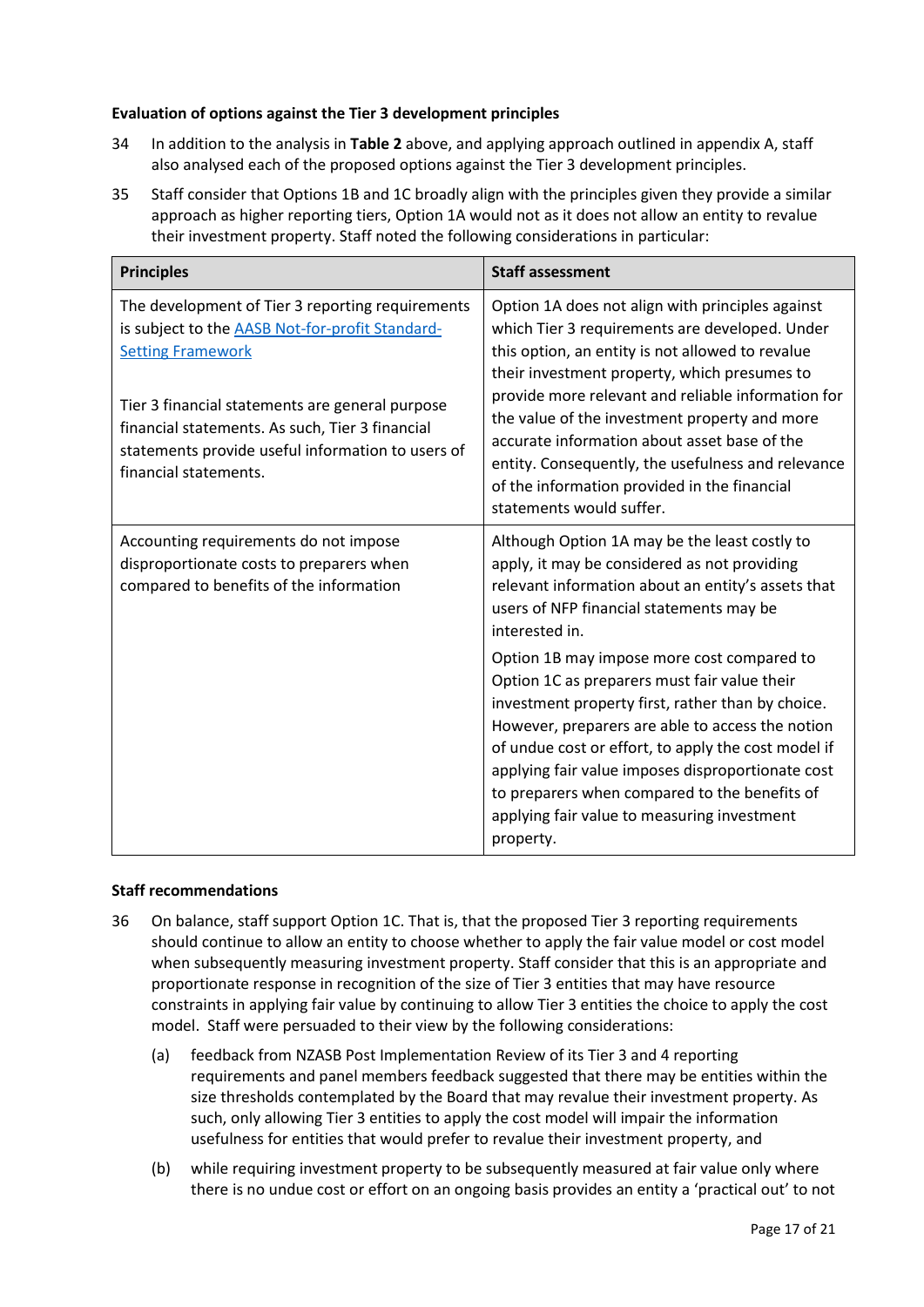<span id="page-17-2"></span>apply fair value and will increase comparability amongst Tier 3 entities. However, requiring entities to apply the fair value first (unless there is undue cost or effort) is expected to lead to an increase in the cost of preparation for preparers that are currently applying the cost model. This is because the fair value model must be applied first which is more onerous compared to other reporting tiers where entities remain to be able to apply the cost model or revaluation model.

#### **Questions for Board members**

Q2 Do Board members support for the purpose of the DP, the staff recommendation that Tier 3 accounting requirements for subsequent measurement of investment property should continue to allow an entity the option to apply either the fair value model or the cost model (Option 1C)?

If not, what approach do Board members support?

## *Staff analysis and recommendations –simplification options for PP&E and where no separate classification/recognition is required for investment property*

- <span id="page-17-0"></span>37 Staff note that preliminary stakeholder feedback received regarding PP&E related to challenges in applying the revaluation model presented in paragraph [19,](#page-4-1) and as suggested by its review of a sample of financial statements. There was also feedback that smaller entities may require further guidance for the requirement to depreciate buildings measured on the revaluation basis. As such, staff observe that the Board could consider to only allow subsequent measurement of PP&E at cost with depreciation on a systemic basis over its useful life. This approach is similar to that adopted by Canada ASNFPO, US ASC NFP 928, Singapore CAS and HK SME-FRF & SME-FRS and may be regarded as an appropriate proportionate response by the Board on consideration of the following:
	- (a) this simplifies the measurement criteria by only allowing the cost basis which is simple and least costly to apply compared to the revaluation model which may require a qualified valuer that can be costly for smaller NFP entities;
	- (b) this improves comparability between Tier 3 entities by removing the need to exercise managerial discretion whether to apply the revaluation model or cost model for subsequent measurement of PP&E; and
	- (c) no further guidance is required to be developed to clarify depreciation requirements when the revaluation model is applied as only the cost model is permitted.
- <span id="page-17-1"></span>38 However, staff consider the current accounting policy choice to allow PP&E to be subsequently measured either using the cost model or the revaluation model to be appropriate and this is consistent with the approach adopted by NZ Tier 3 Standards, IFRS for SMEs, FRS 102, and the UK Charity SORP. Staff do not support requiring the cost basis as the only subsequent measurement basis for PP&E because:
	- (a) whilst the cost model may be simpler and least costly to apply, allowing entities to apply the revaluation model enables more relevant and reliable information to be provided to users where assets are revalued compared to the cost model, acknowledging that feedback from NZASB Post Implementation Review of its Tier 3 and 4 reporting requirements suggested that there are likely to be stakeholders that would prefer to apply the revaluation model when valuing PP&E;
	- (b) not allowing entities the ability to reflect the market value for their PP&E may be considered a 'backward step' for entities that already apply the revaluation model when measuring their PP&E and may compromise comparability against entities in other reporting tiers that hold similar PP&E and have applied the revaluation model;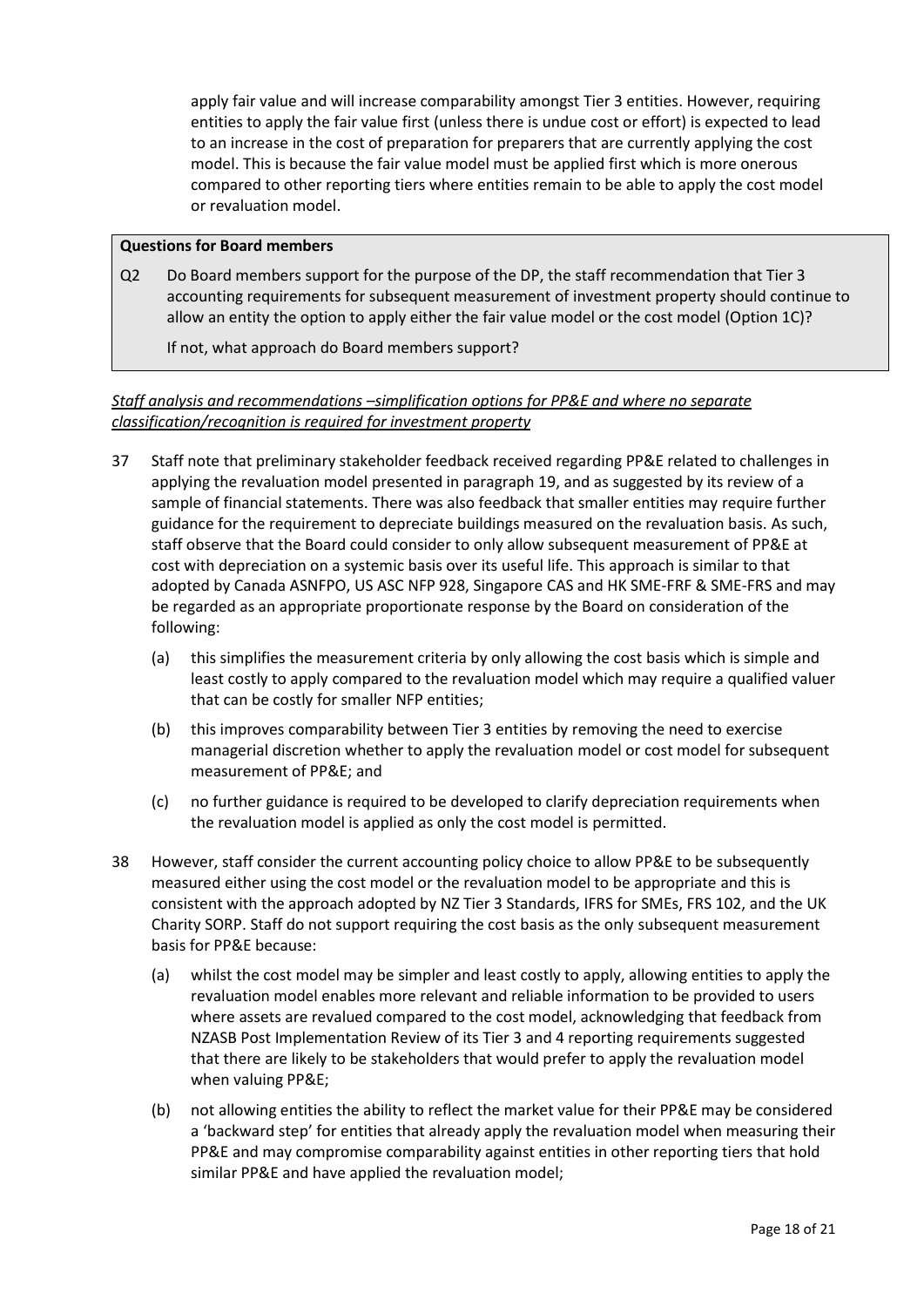- <span id="page-18-2"></span>(c) it provides management of an entity the choice to apply the appropriate accounting requirement that meets the needs of their users; and
- (d) such action is consistent with the Board's decision at its 10-11 November 2021 Board meeting that Tier 3 primary financial statements would require presentation of other comprehensive income in the statement of profit or loss and other comprehensive income. Therefore, continuing to allow entities to apply the revaluation model is consistent with the accounting requirements that any revaluation of PP&E will be captured in other comprehensive income.
- <span id="page-18-0"></span>39 To assist smaller entities that apply the revaluation model, staff suggest developing guidance or education material to clarify the requirements for depreciation when applying the revaluation model.

#### **Question to Board members**

Q3 Do Board members support for the purpose of the DP, the staff recommendation that Tier 3 accounting requirements for subsequent measurement of PP&E (and for investment property if there is no requirement to classify investment property from PP&E) should apply AASB 116.

That is that PP&E is subsequently measured either at the cost model or revaluation model, including developing guidance or education material to clarify the requirements for depreciation when applying the revaluation model?

If not, what approach do Board members support?

## *Staff analysis and recommendations – Further simplifications to measurement of investment property and PP&E*

- <span id="page-18-1"></span>40 Staff observed that the Board could, in acknowledging stakeholder concerns regarding the complexity in applying fair value being challenging for smaller NFP entities, allow entities the choice to use 'readily available data about recent market selling price of similar assets' to estimate the current value of the non-financial asset, rather than fair value as required by AASB 13. If a similar asset or where the recent market selling price is not available (e.g. no recent sales in the neighbourhood), an entity will need to refer to AASB 13 to obtain the fair value of the nonfinancial asset.
- 41 This approach is like the NZ Tier 3 requirements<sup>24</sup> but instead allow entities to use readily available data about recent market selling prices of similar assets such as market data available on internet property search applications rather than using the current rateable or government valuation. A similar asset would be an asset that is of the same nature as the asset subject to measurement, but may be of a different standard of finish or has a different service capacity level. Entities will not be required to adjust the market selling prices of similar assets to reflect any differences in the standard of finish or service capacity level of the asset. For example, a similar residential building in the same neighbourhood may have different interiors such as carpeted vs floorboards. An entity will not be required to make any adjustments to the selling price for these differences to derive the current value of the non-financial asset.
- 42 While disclosures are subject to discussion at a future Board meeting, staff would consider that disclosures about the source and date in obtaining the 'readily available data about recent market selling price of similar assets' will be required. This simplification to subsequent measurement will also impact on staff analysis when discussing the initial measurement of donated or granted nonfinancial assets.

<sup>24</sup> NZ Tier 3 allows entities may use the current rateable or government valuation (rather than fair value as required by PBE IPSAS 17) when revaluing PP&E.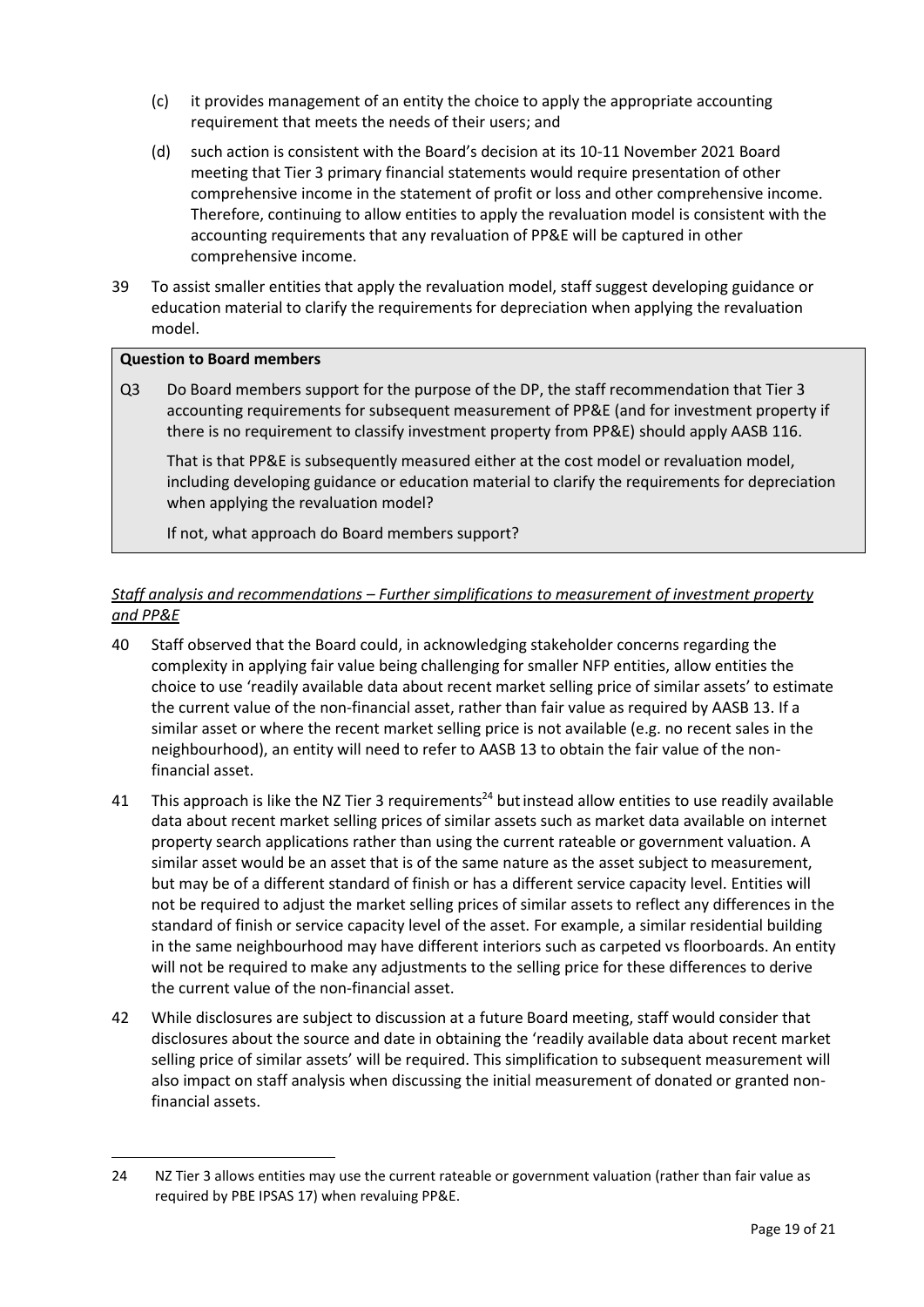- 43 Staff have mixed views and as such, did not form a view about introducing the simplification to use values other than fair value in accordance with AASB 13. The staff who **support** the simplification to allow entities to use 'readily available data about recent market selling price of similar assets' to estimate the current value of the asset based their support on the following:
	- (a) This action provides simplification in the measurement criteria, by simplifying the valuation method for entities rather than requiring an entity to apply AASB 13 to remove potential complexity and cost involved with valuations which would generally involve a qualified valuer and can be costly.
	- (b) Readily available data about recent market selling price of similar assets such as market data available on internet property search applications are relatively easy to implement. Where a range of recent market selling prices of similar assets are available, the entity may use the median of that range to derive the current value of the asset subject to measurement.
	- (c) The use of readily available data about recent market selling price of similar assets to estimate current value can be applied to most land and/or buildings as well as other types of PP&E (such as motor vehicles or a photocopier) compared to only allowing government or rateable valuations which may only provide valuations for land. Staff also note there are differences in regard to how rateable values are calculated in different states and territories and may lead to inconsistency in valuations.<sup>25</sup> Therefore, the use of recent market selling price of similar assets would provide a closer estimate to current value than rateable valuations.
	- (d) This action recognises that management of smaller NFP entities have limited resources to engage a valuer to obtain the fair value of property, while still enabling more relevant information about the entity's assets to be provided to users compared to property measured at cost.

While staff note that PP&E such as a school building would not have 'readily available data from recent market selling prices of similar assets', as such an entity that choose to apply fair value would likely engage a valuer. However, staff consider that the size of a school will most likely not fall within the size of a Tier 3 entity contemplated by the Board, as such these entities should have the financial capacity to engage a valuer to provide a valuation in accordance with AASB 13. Staff also note the feedback from panel members that guidance and or education material may be required to address any definitional issues (such as the definitions for 'readily available', 'similar assets' or 'recent' market selling price) should the Board introduce this simplification. Tier 3 standards will also have to make clear that the use of this simplification does not equate to fair value in accordance with AASB 13*.* 

- <span id="page-19-0"></span>44 Staff who **do not support** introducing this simplification to estimate the fair value of investment property and PP&E based their view on the following reasons:
	- (a) It may lead to future challenges for entities transitioning from Tier 3, which applies a different valuation, to higher tier requirements which require fair value to be measured in accordance with AASB 13, as well as possible consolidation issues for Tier 3 entities where the parent entities currently apply Tier 1 or Tier 2 reporting requirements.
	- (b) Departure from AASB 13 to measure investment property and PP&E, which arguably would be the largest assets held by a Tier 3 entity, would not provide a faithful representation and may mislead users as readily available market selling price may not present an amount that an entity can obtain from the sale of the asset.

<sup>25</sup> Rateable valuations in NSW are based on land values only and excluded the value of buildings or other structures and improvements while SA identifies a capital value which includes both buildings and structures.